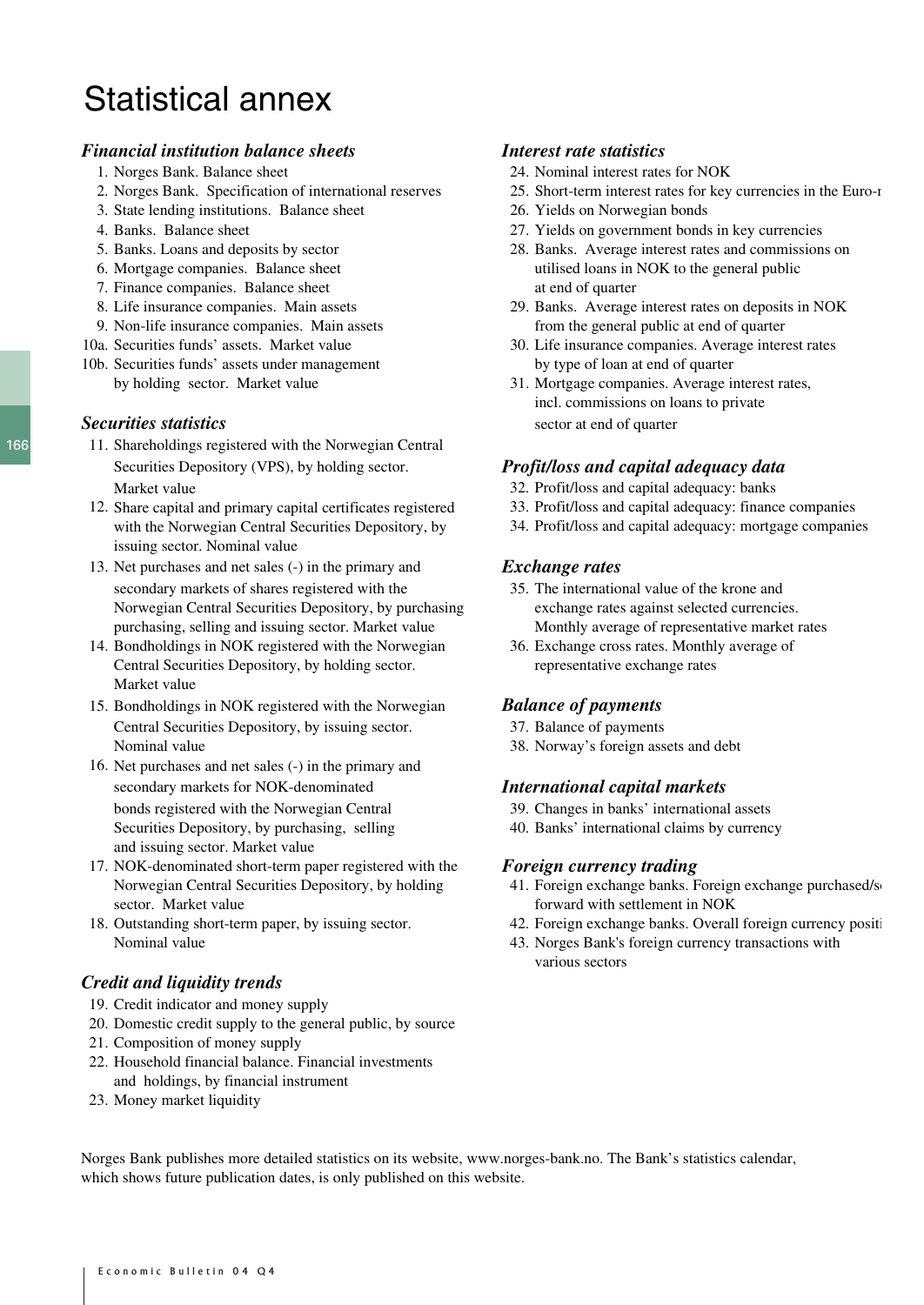# Financial institution balance sheets

# Table 1. Norges Bank. Balance sheet. In millions of NOK

|                                                         | 31.12.2003 | 31.07.2004 | 31.08.2004 | 30.09.2004 | 31.10.2004 |
|---------------------------------------------------------|------------|------------|------------|------------|------------|
| <b>FINANCIAL ASSETS</b>                                 |            |            |            |            |            |
| <b>Foreign assets</b>                                   | 250 975    | 292 177    | 275 567    | 262 432    | 252 022    |
| International reserves                                  | 250 941    | 291 893    | 275 528    | 262 394    | 251 919    |
| Other assets                                            | 33         | 283        | 39         | 38         | 103        |
| <b>Government Petroleum Fund investments</b>            | 844 587    | 953 981    | 971 708    | 987 451    | 984 356    |
| Domestic claims and other assets                        | 39 195     | 39 754     | 33 928     | 30 116     | 53 288     |
| Securities                                              | 23 28 1    | 22 6 26    | 22 822     | 22 8 39    | 22 953     |
| Loans                                                   | 12 5 5 2   | 14 4 8 8   | 8 4 9 7    | 492        | 27 490     |
| Other claims                                            | 1 9 0 1    | 1 209      | 1 202      | 5 3 8 5    | 1454       |
| Fixed assets                                            | 1461       | 1432       | 1 407      | 1 3 9 9    | 1 3 9 1    |
| <b>Costs</b>                                            | 174 151    | 61 446     | 64 479     | 62 123     | 39 547     |
| <b>TOTAL ASSETS</b>                                     | 1 308 907  | 1 347 358  | 1 345 682  | 1 342 122  | 1 329 213  |
| <b>LIABILITIES AND CAPITAL</b>                          |            |            |            |            |            |
| <b>Foreign liabilities</b>                              | 51 963     | 74 022     | 58 183     | 63887      | 57 758     |
| Deposits                                                | 256        | 1 0 1 9    | 1 0 5 5    | 1 1 0 1    | 1014       |
| Borrowing                                               | 49 776     | 70925      | 55 125     | 60 656     | 54 607     |
| Other liabilities                                       | 267        | 369        | 304        | 473        | 529        |
| Counterpart of Spesial Drawing Rights allocation in IMF | 1 6 6 4    | 1710       | 1700       | 1657       | 1608       |
| <b>Government Petroleum Fund deposits</b>               | 844 587    | 953 981    | 971 708    | 987 451    | 984 356    |
| <b>Domestic liabilities</b>                             | 191 993    | 204 078    | 197 347    | 176 532    | 201 647    |
| Notes and coins in circulation                          | 46 249     | 43 735     | 43 191     | 43 103     | 43 232     |
| Treasury                                                | 108 586    | 124 776    | 116 108    | 99 68 6    | 135 531    |
| Other deposits                                          | 28 3 43    | 16 3 24    | 18 4 34    | 29 573     | 18 076     |
| Borrowing                                               | 8 2 2 9    | 4 2 1 7    | 4 6 6 1    | 3772       | 4 2 3 4    |
| Other debt                                              | 586        | 15 0 26    | 14953      | 398        | 575        |
| <b>Equity</b>                                           | 46 213     | 46 213     | 43 483     | 43 483     | 43 483     |
| <b>Valuation adjustments</b>                            | 123 469    | 27 025     | 27 544     | 17758      | $-15926$   |
| <b>Income</b>                                           | 50 682     | 42 038     | 47416      | 53 011     | 57896      |
| <b>TOTAL LIABILITIES AND CAPITAL</b>                    | 1 308 907  | 1 347 358  | 1 345 682  | 1 342 122  | 1 329 213  |
| <b>Commitments</b>                                      |            |            |            |            |            |
| Allotted, unpaid shares in the BIS                      | 275        | 275        | 275        | 275        | 275        |
| <b>International reserves</b>                           |            |            |            |            |            |
| Derivatives and forward exchange contracts sold         | 53 004     | 114 276    | 96 400     | 84 079     | 100 082    |
| Derivatives and forward exchange contracts purchased    | 55 485     | 114 659    | 100 589    | 97 500     | 104 436    |
| <b>Government Petroleum Fund</b>                        |            |            |            |            |            |
| Derivatives and forward exchange contracts sold         | 236 920    | 504 782    | 483 176    | 486 045    | 438 583    |
| Derivatives and forward exchange contracts purchased    | 248 582    | 503 429    | 495 561    | 514 635    | 445 943    |
| Rights $^{1)}$                                          |            |            |            |            |            |
| <b>International reserves:</b>                          |            |            |            |            |            |
| Options sold                                            | 646        | 3 4 0 0    | 2 744      | 2 3 9 1    | $2\;327$   |
| Options purchased                                       | 647        | 4 1 5 1    | 3 8 0 1    | 2 3 9 1    | 2484       |
| <b>Government Petroleum Fund:</b>                       |            |            |            |            |            |
| Options sold                                            | 4 3 2 4    | 22 755     | 18 3 6 2   | 16 003     | 15 579     |
| Options purchased                                       | 4 3 3 1    | 31 896     | 29 5 45    | 20 088     | 16 616     |

 $1)$  Options presented in terms of market value of underlying instruments as from December 2003.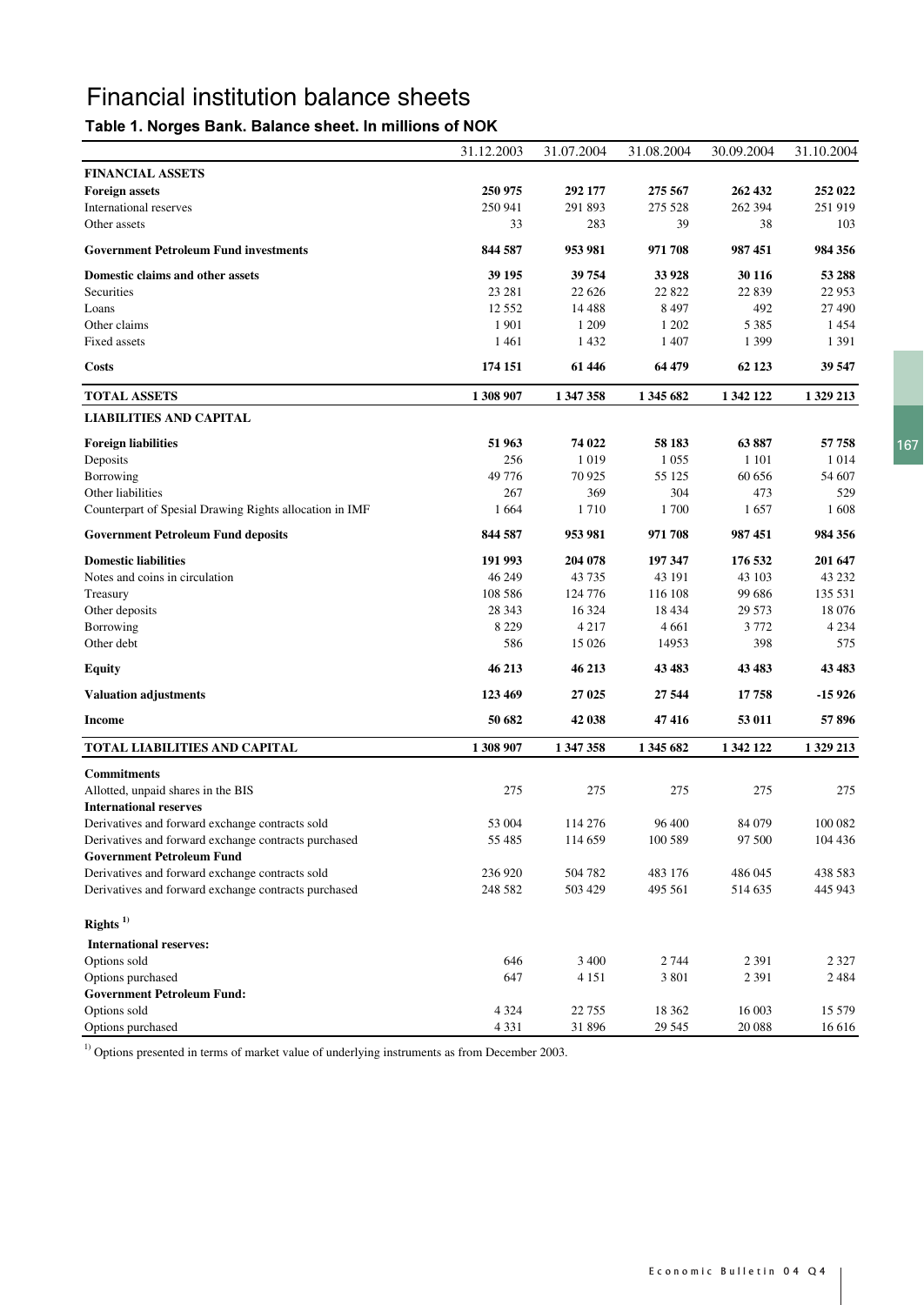| Table 2. Norges Bank. Specification of international reserves. In millions of NOK |  |  |
|-----------------------------------------------------------------------------------|--|--|
|                                                                                   |  |  |

|                                    | 31.12.2003 | 31.07.2004 | 31.08.2004 | 30.09.2004 | 31.10.2004     |
|------------------------------------|------------|------------|------------|------------|----------------|
| Gold                               | 3 1 4 2    | 287        | $\Omega$   | $\Omega$   | $\Omega$       |
| Special drawing rights in the IMF  | 2 2 3 7    | 2 0 4 1    | 2 0 5 4    | 2 0 0 2    | 1929           |
| Reserve position in the IMF        | 6 6 4 1    | 6 0 8 9    | 6 1 6 6    | 5678       | 5 5 1 3        |
| Loans to the IMF                   | 703        | 629        | 619        | 596        | 566            |
| Bank deposits abroad               | 92 681     | 133 472    | 105 894    | 83750      | 73818          |
| Foreign Treasury bills             | 744        | 158        | 221        | 102        | 129            |
| Foreign Treasury notes             | 107        | $\Omega$   | $\Omega$   | $\theta$   | $\overline{0}$ |
| Foreign certificates               | 1 3 1 5    | 813        | 813        | 826        | 755            |
| Foreign bearer bonds <sup>1)</sup> | 109 063    | 99 517     | 114 441    | 120 999    | 121 515        |
| Foreign shares                     | 33 566     | 50 987     | 51 901     | 52 065     | 52 217         |
| Accrued interest                   | 742        | $-2099$    | $-6581$    | $-3623$    | $-4523$        |
| Total                              | 250 941    | 291 894    | 275 528    | 262 395    | 251919         |

 $<sup>1)</sup>$  Includes bonds subject to repurchase agreements</sup>

Source: Norges Bank

### Table 3. State lending institutions. Balance sheet. In millions of NOK

|                                              | 30.09.2003 | 31.12.2003 | 31.03.2004 | 30.06.2004 | 30.09.2004 |
|----------------------------------------------|------------|------------|------------|------------|------------|
| Cash holdings and bank deposits              | 2 1 3 1    | 2 5 4 2    | 2 2 5 2    | 2 3 9 6    | 2497       |
| Total loans                                  | 191 526    | 191 220    | 189 541    | 189 393    | 189 623    |
| Of which:                                    |            |            |            |            |            |
| To the general public $^{1)}$                | 189 323    | 188 541    | 186 850    | 186 607    | 186 585    |
| Claims on the central government and         |            |            |            |            |            |
| social security administration               |            |            |            |            |            |
| Other assets                                 | 6698       | 4 8 4 4    | 5883       | 4 700      | 5 5 5 7    |
| Total assets                                 | 200 355    | 198 606    | 197 676    | 196 489    | 197 677    |
| Bearer bond issues                           | 29         | 25         | 24         | 20         | 20         |
| Of which:                                    |            |            |            |            |            |
| In Norwegian kroner                          | 29         | 25         | 24         | 20         | 20         |
| In foreign currency                          |            |            |            |            |            |
| Other loans                                  | 191 539    | 189764     | 188 204    | 188 341    | 188 139    |
| Of which:<br>From the central government and |            |            |            |            |            |
| social security administration               | 191 539    | 189764     | 188 204    | 188 341    | 188 139    |
| Other liabilities, etc.                      | 5 8 4 4    | 5 4 5 5    | 6 0 8 1    | 5 0 6 4    | 5736       |
| Share capital, reserves                      | 2943       | 3 3 6 2    | 3 3 6 7    | 3 0 6 4    | 3782       |
| Total liabilities and capital                | 200 355    | 198 606    | 197 676    | 196 489    | 197 677    |

 $<sup>1</sup>$  Includes local government administration, non-financial enterprises and households</sup>

Sources: Statistics Norway and Norges Bank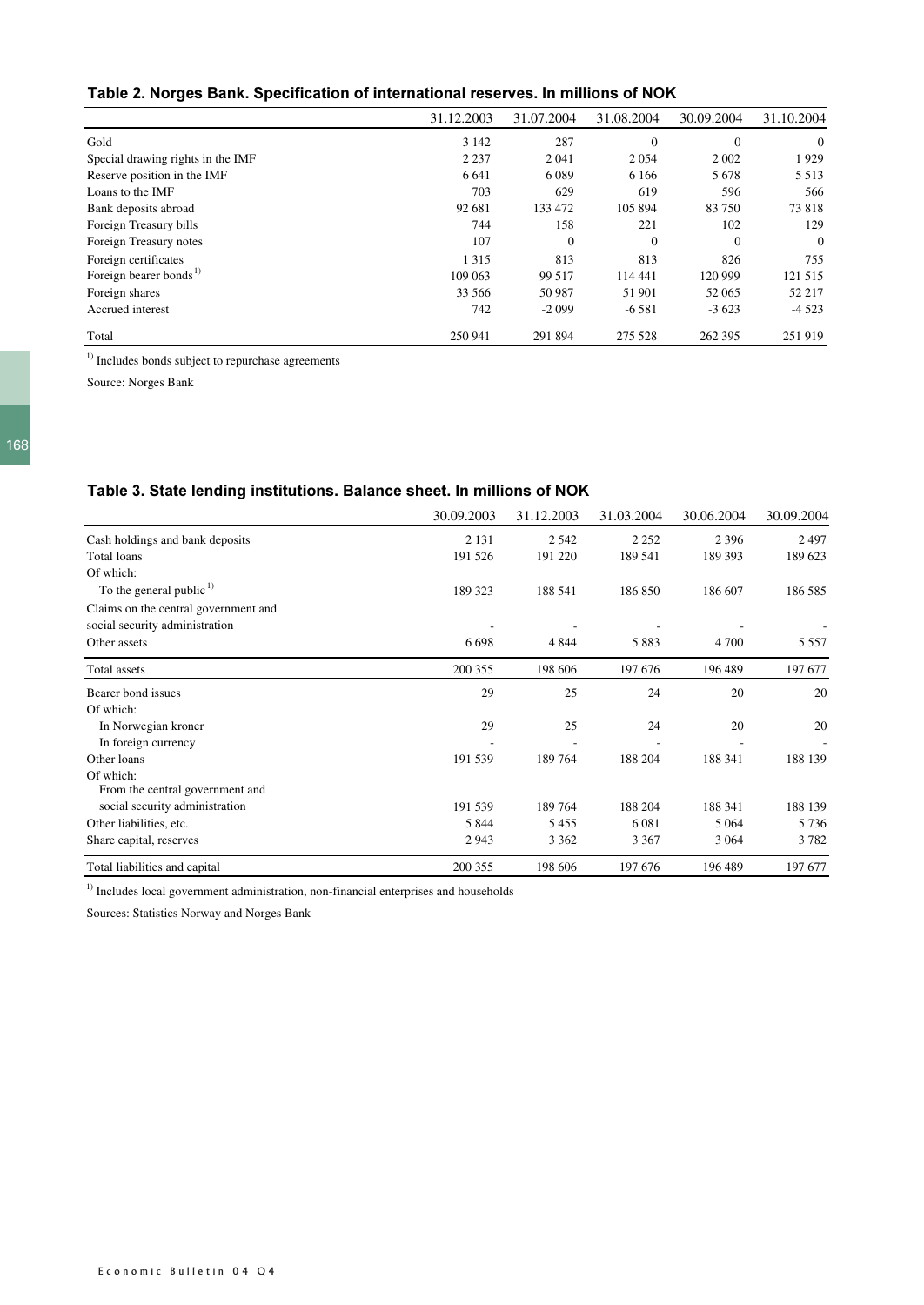## Table 4. Banks.<sup>1)</sup> Balance sheet. In millions of NOK

|                                                                           | 30.09.2003  | 31.12.2003 | 31.03.2004 | 30.06.2004 | 30.09.2004 |
|---------------------------------------------------------------------------|-------------|------------|------------|------------|------------|
| Cash                                                                      | 4 1 1 2     | 4 9 8 0    | 4 1 5 7    | 4633       | 4 3 9 0    |
| Deposits with Norges Bank                                                 | 34 092      | 26 784     | 27 772     | 18 04 6    | 29 768     |
| Deposits with Norwegian banks                                             | 25 354      | 19982      | 23 5 8 6   | 32 390     | 21 230     |
| Deposits with foreign banks                                               | 32 315      | 56 636     | 43 252     | 54 376     | 25 867     |
| Treasury bills                                                            | 10469       | 7 2 8 8    | 7 1 7 0    | 7 2 8 0    | 5 0 7 4    |
| Other short-term paper                                                    | 7977        | 7 3 9 4    | 4 6 9 5    | 13 6 26    | 11759      |
| Government bonds etc. <sup>2)</sup>                                       | 4 5 6 1     | 5 5 2 9    | 7070       | 7 300      | 7862       |
| Other bearer bonds                                                        | 98 869      | 105 734    | 108 253    | 117961     | 118 235    |
| Loans to foreign countries                                                | 46814       | 51 186     | 52 883     | 61 235     | 52 597     |
| Loans to the general public                                               | 1 1 63 4 75 | 1 186 014  | 1 212 904  | 1 245 327  | 1 277 267  |
| Of which:                                                                 |             |            |            |            |            |
| In foreign currency                                                       | 88 806      | 85 731     | 88 128     | 85 142     | 82 131     |
| Loans to mortgage and finance companies, insurance etc. <sup>3)</sup>     | 107 895     | 108 890    | 120 103    | 125 617    | 92 022     |
| Loans to central government and social security admin.                    | 286         | 139        | 546        | 706        | 713        |
| Other assets <sup>4)</sup>                                                | 162 731     | 143 072    | 162 244    | 145 231    | 149 879    |
| Total assets                                                              | 1698950     | 1723 628   | 1774635    | 1833728    | 1796 663   |
| Deposits from the general public                                          | 773 152     | 786 055    | 798 519    | 834 449    | 814 465    |
| Of which:                                                                 |             |            |            |            |            |
| In foreign currency                                                       | 23 892      | 24 001     | 27 405     | 29 771     | 29 769     |
| Deposits from Norwegian banks                                             | 29 9 53     | 21 756     | 27 284     | 32 9 24    | 21 254     |
| Deposits from mortg. and fin. companies, and insurance etc. <sup>3)</sup> | 44 247      | 47 767     | 50 318     | 51 384     | 53 165     |
| Deposits from central government, social security                         |             |            |            |            |            |
| admin. and state lending institutions                                     | 7770        | 10 090     | 8 4 2 3    | 8 3 0 5    | 8 0 0 8    |
| Funds from CDs                                                            | 66759       | 70 673     | 71972      | 73819      | 77 116     |
| Loans and deposits from Norges Bank                                       | 7 2 2 4     | 19 9 95    | 6816       | 18745      | 4 4 6 0    |
| Loans and deposits from abroad                                            | 199 767     | 220 247    | 235 694    | 246 385    | 226 177    |
| Other liabilities                                                         | 459 640     | 435 033    | 463 035    | 450 928    | 470 685    |
| Share capital/primary capital                                             | 28 667      | 28 530     | 31 276     | 29 316     | 29 3 22    |
| Allocations, reserves etc.                                                | 75 351      | 76 999     | 77 682     | 80 25 2    | 80 517     |
| Net income                                                                | 6420        | 6483       | 3616       | 7 2 2 1    | 11 494     |
| Total liabilities and capital                                             | 1698950     | 1723 628   | 1774 635   | 1 833 728  | 1796 663   |
| Specifications:                                                           |             |            |            |            |            |
| Foreign assets                                                            | 154 257     | 193 506    | 186 196    | 206 172    | 175 553    |
| Foreign debt                                                              | 434 835     | 467 134    | 501 660    | 504 876    | 492 533    |

 $<sup>1</sup>$  Includes commercial and savings banks</sup>

<sup>2)</sup> Includes government bonds and bonds issued by lending institutions.

<sup>3)</sup> Includes mortgage companies, finance companies, life and non-life insurance companies and other financial institutions.

4) Includes unspecified loss provisions (negative figures) and loans and other claims not specified above.

Sources: Statistics Norway and Norges Bank

## Table 5. Banks. $^{\rm 1)}$  Loans and deposits by sector $^{\rm 2)}$ . In millions of NOK

|                                                | 30.09.2003 | 31.12.2003 | 31.03.2004 | 30.06.2004 | 30.09.2004 |
|------------------------------------------------|------------|------------|------------|------------|------------|
| Loans to:                                      |            |            |            |            |            |
| Local government (incl. municipal enterprises) | 7965       | 8 0 9 5    | 9 3 0 4    | 9 2 3 4    | 8913       |
| Non-financial enterprises <sup>3)</sup>        | 364 038    | 356 382    | 358 150    | 360 523    | 363 014    |
| Households $4$                                 | 791 472    | 821 537    | 845 450    | 875 570    | 905 340    |
| Total loans to the general public              | 1 163 475  | 1 186 014  | 1 212 904  | 1 245 327  | 1 277 267  |
| Deposits from:                                 |            |            |            |            |            |
| Local government (incl.municipal enterprises)  | 39 051     | 38 4 84    | 41 849     | 43 031     | 37 093     |
| Non-financial enterprises <sup>3)</sup>        | 220 971    | 234 285    | 233 651    | 235 336    | 236 327    |
| Households $4)$                                | 513 129    | 513 286    | 523 019    | 556 083    | 541 045    |
| Total deposits from the general public         | 773 152    | 786 055    | 798 519    | 834 449    | 814 465    |

 $<sup>1)</sup>$  Includes commercial and savings banks</sup>

<sup>2)</sup> Includes local government administration, non-financial enterprises and households.

<sup>3)</sup> Includes private enterprises with limited liability etc., and state enterprises.

4) Includes sole proprietorships, unincorporated enterprises and wage earners, etc.

Sources: Statistics Norway and Norges Bank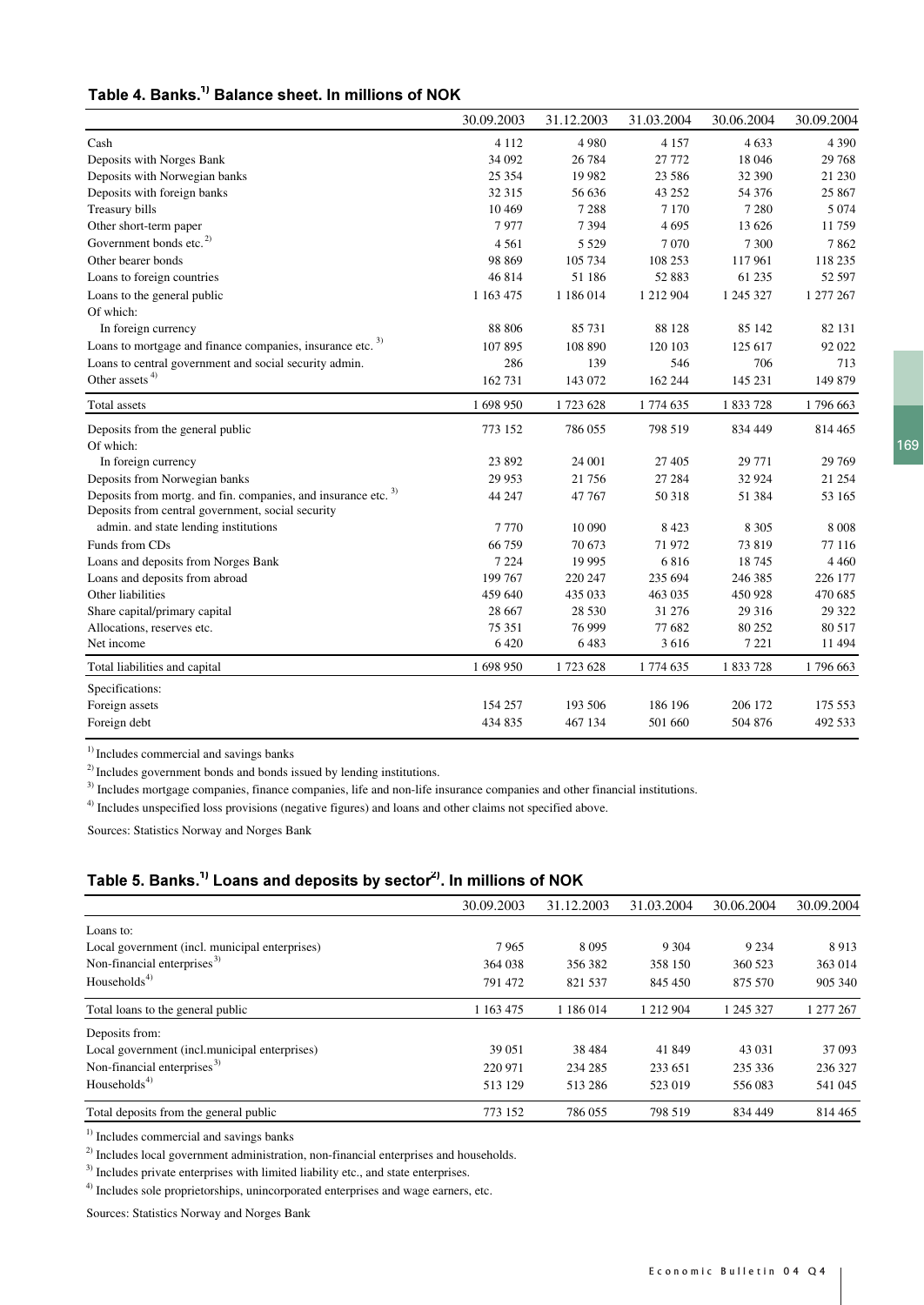### Table 6. Mortgage companies. Balance sheet. In millions of NOK

|                                                      | 30.09.2003 | 31.12.2003 | 31.03.2004 | 30.06.2004 | 30.09.2004 |
|------------------------------------------------------|------------|------------|------------|------------|------------|
| Cash and bank deposits                               | 3613       | 2926       | 3519       | 3 0 8 4    | 4699       |
| Notes and certificates                               | 2626       | 970        | 852        | 2 1 6 6    | 3 3 6 6    |
| Government bonds <sup>1)</sup>                       | 665        | 1 2 9 6    | 680        | 1 1 2 2    | 1606       |
| Other bearer bonds                                   | 56 802     | 53 979     | 58 051     | 60 538     | 59 585     |
| Loans to:                                            |            |            |            |            |            |
| Financial enterprises                                | 33 764     | 36 617     | 41 048     | 41 311     | 43 542     |
| The general public <sup>2)</sup>                     | 198 596    | 210 435    | 216 425    | 222 139    | 225 171    |
| Other sectors                                        | 9760       | 9 1 9 5    | 9 2 2 4    | 9443       | 9 1 1 5    |
| Others assets $^{3)}$                                | 4833       | 6 1 8 0    | 9462       | 7623       | 5 0 9 0    |
| Total assets                                         | 310 659    | 321 598    | 339 261    | 347 426    | 352 174    |
| Notes and certificates                               | 28 173     | 32 440     | 32757      | 26 30 3    | 26 755     |
| Bearer bonds issues in NOK <sup>4)</sup>             | 58 227     | 57 544     | 56 761     | 53 665     | 53 468     |
| Bearer bond issues in foreign currency <sup>4)</sup> | 110 587    | 110 490    | 122 970    | 135 009    | 136 285    |
| Other funding                                        | 96 326     | 103 000    | 108 981    | 115 930    | 117 646    |
| Equity capital                                       | 13 002     | 12 273     | 12 571     | 12889      | 13 14 1    |
| Other liabilities                                    | 4 3 4 4    | 5 8 5 1    | 5 2 2 1    | 3630       | 4879       |
| Total liabilities and capital                        | 310 659    | 321 598    | 339 261    | 347 426    | 352 174    |

<sup>1)</sup> Includes government bonds and bonds issued by state lending institutions.

<sup>2)</sup> Includes local government administration, non-financial enterprises and households.

<sup>3)</sup> Foreign exchange differences in connection with swaps are entered net in this item. This may result in negative figures for some periods.

4) Purchase of own bearer bonds deducted.

Sources: Statistics Norway and Norges Bank

#### Table 7. Finance companies. Balance sheet. In millions of NOK

|                                        | 30.09.2003 | 31.12.2003 | 31.03.2004 | 30.06.2004     | 30.09.2004 |
|----------------------------------------|------------|------------|------------|----------------|------------|
| Cash and bank deposits                 | 2471       | 1951       | 2 3 8 0    | 2 3 6 5        | 2 1 6 6    |
| Notes and certificates                 | 99         | 103        | 141        | 129            | 134        |
| Bearer bonds                           | $\Omega$   | $\Omega$   | $\Omega$   | $\theta$       | $\theta$   |
| Loans <sup>1)</sup> (gross) to:        | 91 840     | 92 956     | 98 070     | 102 425        | 99 527     |
| The general public <sup>2)</sup> (net) | 88 363     | 89 039     | 93 3 13    | 96 524         | 94 880     |
| Other sectors (net)                    | 3 3 1 1    | 3 700      | 4 5 4 0    | 5671           | 4 3 9 6    |
| Other assets $^{3)}$                   | 2 2 1 0    | 2 5 9 9    | 2679       | 3 0 2 2        | 2 2 7 2    |
| Total assets                           | 96 620     | 97 609     | 103 270    | 107 941        | 104 099    |
| Notes and certificates                 | $\Omega$   | $\Omega$   | $\Omega$   | $\overline{0}$ | $\Omega$   |
| Bearer bonds                           | 533        | 533        | 533        | 533            | 657        |
| Loans from non-banks                   | 11 628     | 11826      | 12461      | 12 706         | 12 472     |
| Loans from banks                       | 70 372     | 70 994     | 74 688     | 78 033         | 75 015     |
| Other liabilities                      | 5619       | 6 0 3 0    | 6 7 2 2    | 7 1 8 3        | 6478       |
| Capital, reserves                      | 8468       | 8 2 2 6    | 8866       | 9486           | 9477       |
| Total liabilities and capital          | 96 620     | 97 609     | 103 270    | 107 941        | 104 099    |

 $<sup>1)</sup>$  Includes subordinated loan capital and leasing finance.</sup>

<sup>2)</sup> Includes local government administration, non-financial enterprises and households.

<sup>3)</sup> Includes specified and unspecified loan loss provisions (negative figures)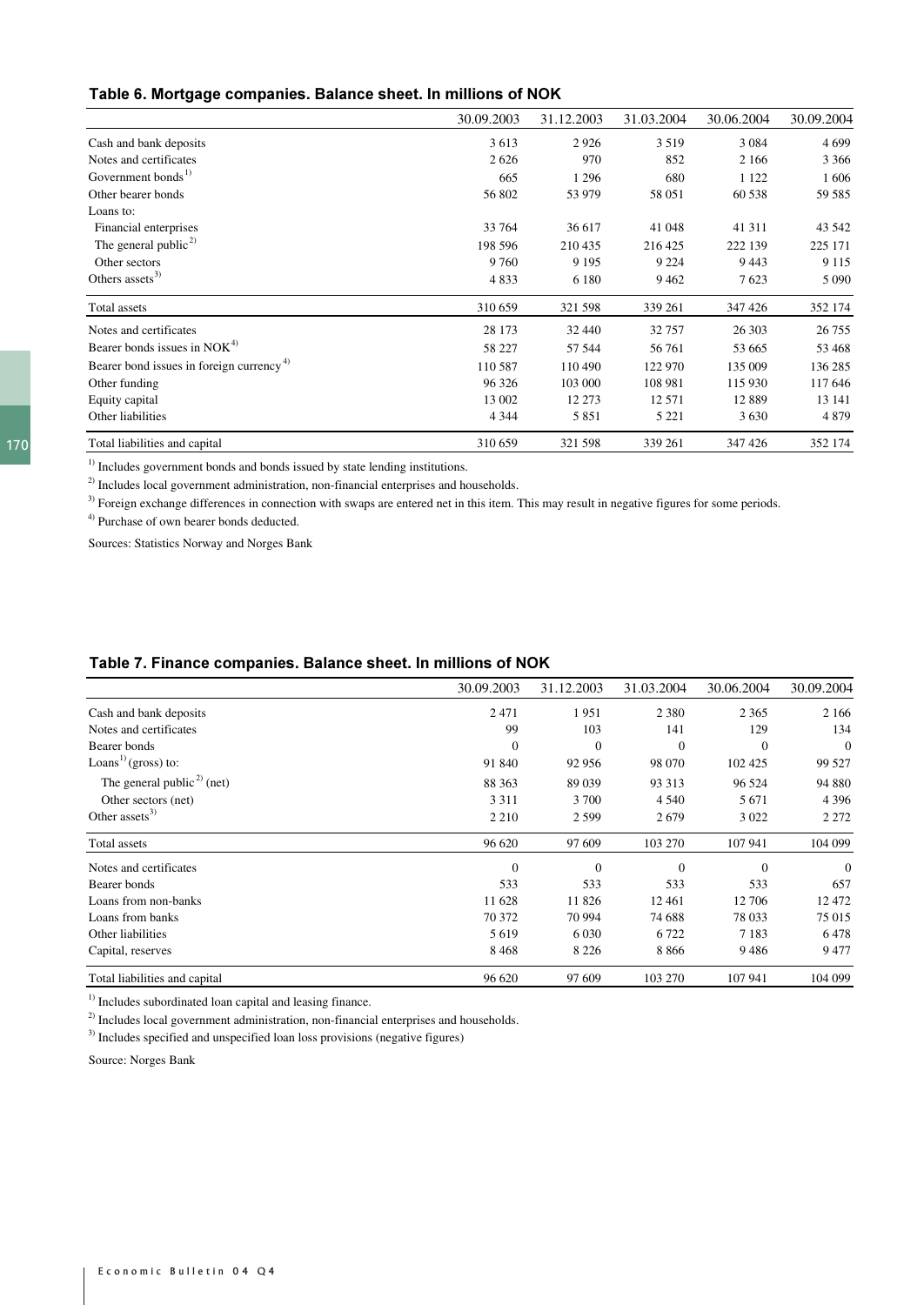### Table 8. Life insurance companies. Main assets. In millions of NOK

|                                                                     | 30.09.2003 | 31.12.2003 | 31.03.2004 | 30.06.2004 | 30.09.2004 |
|---------------------------------------------------------------------|------------|------------|------------|------------|------------|
| Cash and bank deposits                                              | 13 998     | 21 5 5 7   | 21 25 2    | 20 000     | 23 191     |
| Norwegian notes and certificates                                    | 32 0 25    | 29 4 8 4   | 16 743     | 22 7 31    | 20 078     |
| Foreign Treasury bills and notes                                    | 5 0 7 1    | 7473       | 5 8 7 2    | 2 5 5 5    | 2 7 6 1    |
| Norwegian bearer bonds                                              | 144 077    | 140 295    | 146.591    | 147 247    | 146 334    |
| Foreign bearer bonds                                                | 104 633    | 108 540    | 123 189    | 130 335    | 130 826    |
| Norwegian shares, units, primary capital certificates and interests | 39 559     | 47853      | 55 122     | 50 139     | 61 116     |
| Foreign shares, units, primary capital certificates and interests   | 41 861     | 50 052     | 54 704     | 61 237     | 60 724     |
| Loans to the general public $1$                                     | 23 5 9 9   | 20 628     | 20 263     | 19 737     | 18 379     |
| Loans to other sectors                                              | 692        | 676        | 711        | 685        | 651        |
| Other specified assets                                              | 55 798     | 53 731     | 54 7 19    | 52958      | 59 749     |
| Total assets                                                        | 461 313    | 480 289    | 499 166    | 507 624    | 523 809    |

<sup>1)</sup> Includes local government administration, non-financial enterprises and households

Source: Statistics Norway

# Table 9. Non-life insurance companies. Main assets. In millions of NOK **Analylie 171** 171

|                                                                  | 30.09.2003 | 31.12.2003 | 31.03.2004 | 30.06.2004 | 30.09.2004 |
|------------------------------------------------------------------|------------|------------|------------|------------|------------|
| Cash and bank deposits                                           | 6 7 2 2    | 7.583      | 7 0 9 5    | 8 1 7 9    | 5 8 5 4    |
| Norwegian notes and certificates                                 | 13 681     | 12465      | 11 423     | 12 5 39    | 13 144     |
| Foreign notes and certificates                                   | 1 1 9 3    | 1 0 7 2    | 654        | 1 260      | 2097       |
| Norwegian bearer bonds                                           | 14 8 62    | 16 764     | 19 776     | 18 730     | 20 320     |
| Foreign bearer bonds                                             | 12475      | 11 403     | 12 179     | 12 750     | 12 4 25    |
| Norwegian shares, units, primary capital certificates, interests | 7 3 0 1    | 7863       | 8653       | 8 7 3 4    | 9 1 8 2    |
| Foreign shares, units, primary capital certificates, interests   | 6 1 3 9    | 6471       | 7 1 0 4    | 7 7 5 7    | 8 0 6 3    |
| Loans to the general public $\binom{1}{1}$                       | 1 1 7 3    | 1 2 8 5    | 1 3 0 8    | 1 2 8 7    | 1 3 3 8    |
| Loans to other sectors                                           | 264        | 206        | 203        | 207        | 201        |
| Other specified assets                                           | 44 944     | 41 615     | 47425      | 43 4 95    | 40 167     |
| Total assets                                                     | 108 754    | 106 727    | 115 820    | 114 938    | 112791     |

 $1)$  Includes local government administration, non-financial enterprises and households.

Source: Statistics Norway

### Table 10a. Securities funds' assets. Market value. In millions of NOK

|                                      | 30.06.2003 | 30.09.2003 | 31.12.2003 | 31.03.2004 | 30.06.2004 |
|--------------------------------------|------------|------------|------------|------------|------------|
| Bank deposits                        | 5 7 3 7    | 4 6 0 2    | 5992       | 6 3 1 2    | 7 1 3 2    |
| Treasury bills, etc. <sup>1)</sup>   | 5 2 9 2    | 5855       | 4 1 5 8    | 4 7 7 2    | 4 1 3 1    |
| Other Norwegian short-term paper     | 21 373     | 22 491     | 25 185     | 21817      | 21 218     |
| Foreign short-term paper             | 388        | 469        | 614        | 232        | 236        |
| Government bonds, etc. <sup>2)</sup> | 4 1 2 1    | 4 0 8 0    | 4 4 6 9    | 4974       | 5435       |
| Other Norwegian bonds                | 26 972     | 25 806     | 26 715     | 28 8 24    | 30 379     |
| Foreign bonds                        | 4 3 1 3    | 5 1 8 0    | 6 7 5 2    | 6859       | 6950       |
| Norwegian equities                   | 20 731     | 23 3 26    | 28 871     | 32 24 2    | 32 627     |
| Foreign equities                     | 32 583     | 36 195     | 43 5 81    | 51 975     | 53 674     |
| Other assets                         | 3 0 8 2    | 3 3 9 4    | 3 7 1 8    | 4 0 38     | 4 1 5 7    |
| Total assets                         | 124 593    | 131 399    | 150 056    | 162 044    | 165 937    |

<sup>1)</sup> Comprises Treasury bills and other certificates issued by state lending institutions.

<sup>2)</sup> Comprises government bonds and bonds issued by state lending institutions.

Sources: Norges Bank and Norwegian Central Securities Depository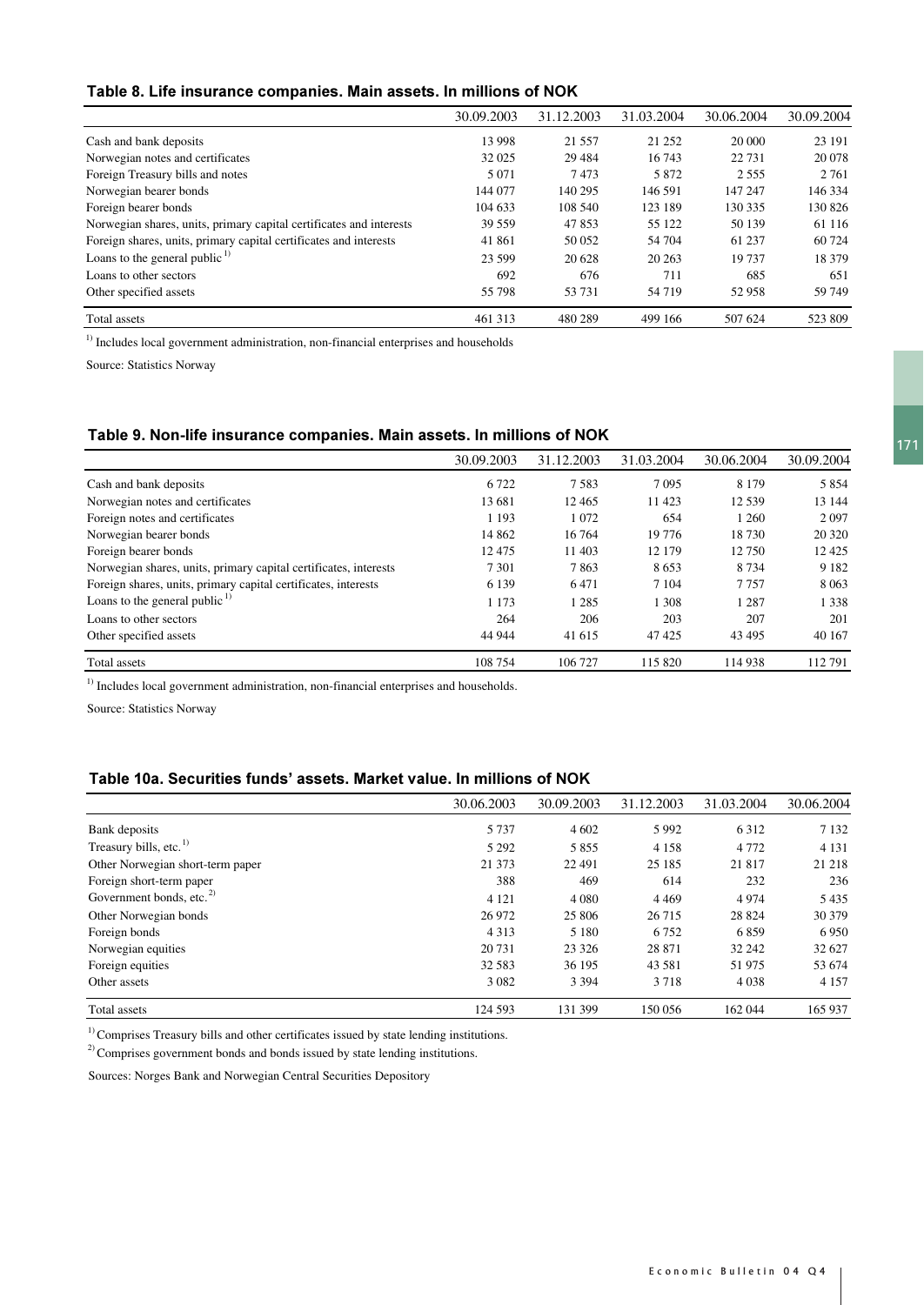### Table 10b. Securities funds' assets under management by holding sector. Market value. In millions of NOK

|                                                       | 30.06.2003 | 30.09.2003 | 31.12.2003 | 31.03.2004 | 30.06.2004 |
|-------------------------------------------------------|------------|------------|------------|------------|------------|
| Central government and social security administration | 691        | 704        | 726        | 982        | 1 1 6 9    |
| <b>Banks</b>                                          | 2 2 0 9    | 1 645      | 1844       | 684        | 676        |
| Other financial enterprises                           | 14 658     | 16 204     | 25 9 21    | 26 3 64    | 27 048     |
| Local government admin. and municipal enterprises     | 10 497     | 10 775     | 12 944     | 11998      | 12413      |
| Other enterprises                                     | 22 903     | 23 607     | 27 869     | 27 4 36    | 28 16 1    |
| Households                                            | 66 344     | 70 372     | 72 793     | 83 969     | 85 247     |
| Rest of the world                                     | 4 6 4 2    | 5 0 9 4    | 4 605      | 7 2 6 6    | 7880       |
| Total assets under management                         | 121 943    | 128 402    | 146 702    | 158 699    | 162 593    |

Sources: Norges Bank and the Norwegian Central Securities Depository

# Securities statistics

## Table 11. Shareholdings registered with the Norwegian Central Securities Depository (VPS), by holding sector. Estimated market value. In millions of NOK

| Holding sector                                            | 30.09.2003     | 31.12.2003 | 31.03.2004 | 30.06.2004     | 30.09.2004 |
|-----------------------------------------------------------|----------------|------------|------------|----------------|------------|
| Central government and social security administration     | 228 580        | 279 981    | 312837     | 313 479        | 330 408    |
| Norges Bank                                               | $\overline{2}$ | 3          | 3          | 3              | 3          |
| State lending institutions                                | 18             | 20         | 21         | 20             | 21         |
| <b>Banks</b>                                              |                | 12 980     | 24 3 36    | 24 8 31        | 15 806     |
| Savings banks                                             | 3 3 5 0        |            |            |                |            |
| Commercial banks                                          | 10731          |            |            |                |            |
| Insurance companies                                       | 23 254         | 27 214     | 29 197     | 29 701         | 32 2 2 6   |
| Mortgage companies                                        | 30             |            |            |                | 7          |
| Finance companies                                         | 2              | 2          | 3          | $\overline{c}$ | 3          |
| Mutual funds                                              | 26 280         | 31769      | 34 870     | 35 122         | 36 659     |
| Other financial enterprises                               | 48764          | 49 070     | 37 883     | 35 501         | 36 293     |
| Local government administration and municipal enterprises | 3 8 9 0        | 4765       | 4977       | 4726           | 4996       |
| State enterprises                                         | 6 6 7 7        | 6 7 5 5    | 8 2 8 2    | 8731           | 7188       |
| Other private enterprises                                 | 143 478        | 145 887    | 156 172    | 162 929        | 168 838    |
| Wage-earning households                                   | 47 553         | 47 000     | 52 080     | 50 028         | 54 423     |
| Other households                                          | 1981           | 2 2 3 4    | 2445       | 2 3 6 5        | 2632       |
| Rest of the world                                         | 209 647        | 228 064    | 250 851    | 271 278        | 316 727    |
| Unspecified sector                                        | 720            | 543        | 526        | 502            | 496        |
| Total                                                     | 754 955        | 836 296    | 914 490    | 939 225        | 1 006 726  |

Sources: Norwegian Central Securities Depository and Norges Bank

## Table 12. Share capital and primary capital certificates registered with the Norwegian Central Securities Depository, by issuing sector. Nominal value. In millions of NOK

|                                                           | 30.09.2003     | 31.12.2003   | 31.03.2004   | 30.06.2004 | 30.09.2004 |
|-----------------------------------------------------------|----------------|--------------|--------------|------------|------------|
| <b>Banks</b>                                              |                | 27 5 12      | 29 9 83      | 30 146     | 30 140     |
| Savings banks                                             | 11 511         |              |              |            |            |
| Commercial banks                                          | 15 845         |              |              |            |            |
| Insurance companies                                       | 2 5 2 8        | 2 5 3 0      | 2 700        | 1584       | 1584       |
| Mortgage companies                                        | 2 1 9 4        | 2 1 9 4      | 2 1 9 4      | 2 2 4 4    | 2 2 4 4    |
| Finance companies                                         | 5              | 5            | 5            | 5          |            |
| Other financial enterprises                               | 20 092         | 16861        | 17 120       | 17 069     | 16 9 95    |
| Local government administration and municipal enterprises | $\overline{2}$ | 2            | 197          | 197        | 197        |
| State enterprises                                         | 18 26 8        | 18 273       | 18 277       | 18 277     | 17945      |
| Other private enterprises                                 | 45 814         | 45 220       | 45 5 11      | 45 5 88    | 47 199     |
| Rest of the world                                         | 5 4 2 2        | 5 2 2 4      | 6 2 9 6      | 7 2 0 6    | 7 2 5 0    |
| Unspecified sector                                        | 4              | $\mathbf{0}$ | $\mathbf{0}$ | $\theta$   | $\theta$   |
| Total                                                     | 121 684        | 117821       | 122 284      | 122 317    | 123 560    |

Sources: Norwegian Central Securities Depository and Norges Bank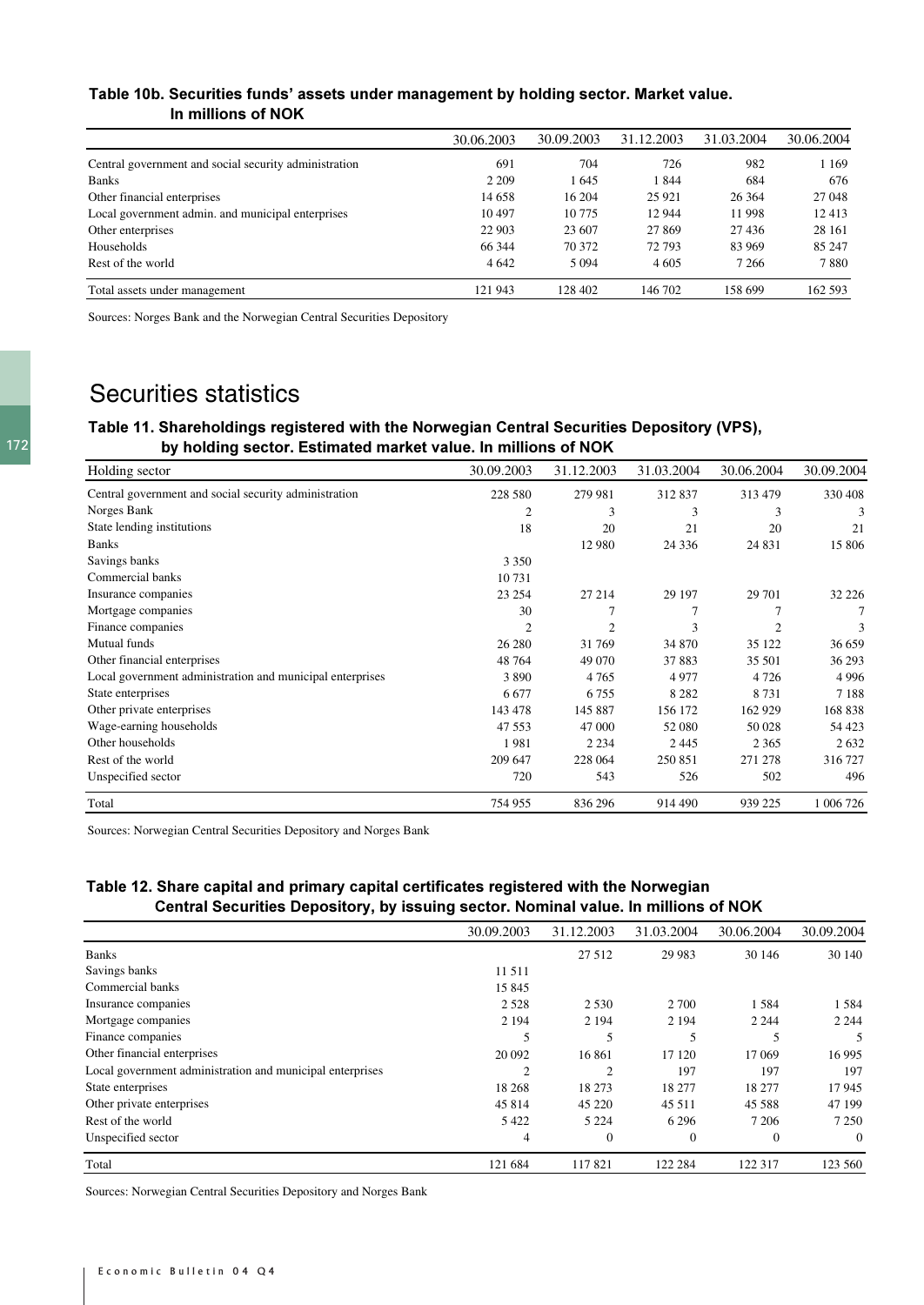# Table 13. Net purchases and net sales (-) in the primary and secondary markets of shares registered with the Norwegian Central Securities Depository, by purchasing, selling and issuing sector<sup>1)</sup>. Estimated market value. In millions of NOK

| 2004 Q3                   |              |                |              |              |              |              |              |             | Purchasing/selling sector |              |              |              |              |          |          |                |                     |
|---------------------------|--------------|----------------|--------------|--------------|--------------|--------------|--------------|-------------|---------------------------|--------------|--------------|--------------|--------------|----------|----------|----------------|---------------------|
|                           | Cent.gov't   |                |              |              |              |              |              |             |                           | Local        |              |              | Wage-        |          | Rest     |                |                     |
|                           | and          |                | <b>State</b> |              | Insur.       | Mort.        | Fin.         |             | Other                     | gov't &      |              | Other        | earning      | Other    | of       |                |                     |
|                           | social       | Norges         | lending      |              | com-         | com-         | com-         | Secur.      | financ.                   | munic.       | State        | private      | house-       | house-   | the      | Unsp.          |                     |
| Issuing sector            | security     | Bank           | inst.        | <b>Banks</b> | panies       | panies       | panies       | funds       | enterpr.                  | enterpr.     | enterpr.     | enterpr.     | holds        | holds    | world    | sector         | Total <sup>2)</sup> |
| <b>Banks</b>              | $\sim$       | 0              | $\Omega$     | 147          | $-40$        | $\mathbf{0}$ | $\Omega$     | $-141$      | 74                        | $-21$        | $-1$         | $-78$        |              | 3        | 74       | $\overline{0}$ | 18                  |
| Insurance companies       | $\Omega$     | $\Omega$       | $\Omega$     | $\Omega$     | $-3$         | $\mathbf{0}$ | $\Omega$     | 4           | $\mathbf{0}$              | $-11$        | $\mathbf{0}$ | 5            | 4            | $\Omega$ |          | $\mathbf{0}$   | $\mathbf{0}$        |
| Mortgage companies        | $\Omega$     | $\Omega$       | $\Omega$     | $\Omega$     | $\mathbf{0}$ | $\mathbf{0}$ | $\Omega$     | $\Omega$    | $\mathbf{0}$              | $\mathbf{0}$ | $\mathbf{0}$ | $\mathbf{0}$ | $\Omega$     | $\Omega$ |          | $\mathbf{0}$   | $\mathbf{0}$        |
| Finance companies         | $\Omega$     | $\Omega$       | $\Omega$     | $\Omega$     | $\Omega$     | $\mathbf{0}$ | $\Omega$     | $\Omega$    | $\Omega$                  | $\mathbf{0}$ | $\mathbf{0}$ | $\mathbf{0}$ | $\Omega$     | $\Omega$ | $\Omega$ | $\theta$       | $\overline{0}$      |
| Other financial enterpr.  | 355          | $\Omega$       | $\Omega$     | $-971$       | $-179$       | $\mathbf{0}$ | $\Omega$     | 134<br>-1   | 556                       | $-60$        | $-1$         | $-568$       | $-760$       | $-38$    | 2 2 2 9  | -6             | 422                 |
| Local gov't. admin. and   |              |                |              |              |              |              |              |             |                           |              |              |              |              |          |          |                |                     |
| municipal enterprises     | $\Omega$     | $\Omega$       | $\Omega$     |              |              | $\mathbf{0}$ | $\Omega$     | 13          | $\Omega$                  | $-15$        | $-1$         | $-2$         |              | $\Omega$ | $-8$     |                | $\Omega$            |
| State enterprises         | $-18190$     | $\overline{0}$ | $\Omega$     | 467          | 176          | $\mathbf{0}$ | $\Omega$     | 66          | $-309$                    | $-61$        | 552          | $-339$       | $-425$       | $-58$    | 16958    | $-2$           | $-164$              |
| Other private enterprises | 5 3 9 4      | $\Omega$       | -4           | 3 9 9 5      | 514          | $\mathbf{0}$ | $\Omega$     | 458         | $-1779$                   | $-76$        | $-181$       | $-3927$      | 1547         | 51       | 11 802   | 41             | 17835               |
| Rest of the world         | $-710$       | $\mathbf{0}$   | $\Omega$     | 8942         | $-788$       | $\mathbf{0}$ | $\Omega$     | 244<br>$-1$ | $-937$                    | $-30$        | $\mathbf{0}$ | $-385$       | $-540$       | 44       | $-1952$  | -6             | 2 3 9 3             |
| Unspecified sector        | $\mathbf{0}$ | $\mathbf{0}$   | $\Omega$     | $\Omega$     | $\mathbf{0}$ | $\mathbf{0}$ | $\Omega$     | $\Omega$    | $\mathbf{0}$              | $\mathbf{0}$ | $\mathbf{0}$ | $\mathbf{0}$ | $\mathbf{0}$ | $\Omega$ | $\Omega$ | $\mathbf{0}$   | $\Omega$            |
| Total                     | $-12149$     | $\mathbf{0}$   | -4           | 13 581       | $-315$       | $\mathbf{0}$ | $\mathbf{0}$ | $-1977$     | $-2397$                   | $-274$       | 368          | $-5294$      | $-167$       |          | 29 10 3  | 27             | 20 504              |

<sup>1)</sup> Issues at issue price + purchases at market value – sales at market value – redemptions at redemption value.

 $^{2)}$  Total shows net issues in the primary market. Purchases and sales in the secondary market result in redistribution between owner sectors, but add up to 0.

Sources: Norwegian Central Securities Depository and Norges Bank

# Table 14. Bondholdings in NOK registered with the Norwegian Central Securities Depository, by holding sector. Market value. In millions of NOK

|                                                           | 30.09.2003 | 31.12.2003 | 31.03.2004 | 30.06.2004 | 30.09.2004 |
|-----------------------------------------------------------|------------|------------|------------|------------|------------|
| Central government and social security administration     | 27 183     | 28 630     | 28 173     | 28 049     | 27 25 6    |
| Norges Bank                                               | 8 2 7 5    | 6549       | 8884       | 7571       | 7963       |
| State lending institutions                                | 141        | 126        | 122        | 105        | 101        |
| <b>Banks</b>                                              |            | 83 504     | 82 415     | 90 254     | 92 251     |
| Savings banks                                             | 34 638     |            |            |            |            |
| Commercial banks                                          | 45 872     |            |            |            |            |
| Insurance companies                                       | 208 000    | 213 906    | 224 418    | 221 806    | 230 185    |
| Mortgage companies                                        | 16 348     | 16912      | 16 983     | 16 630     | 17785      |
| Finance companies                                         | 63         | 61         | 127        | 110        | 135        |
| <b>Mutual</b> funds                                       | 30 387     | 30 897     | 34 7 34    | 37 329     | 41 894     |
| Other financial enterprises                               | 8 2 4 5    | 5 2 3 1    | 5877       | 8 0 4 2    | 9 1 1 9    |
| Local government administration and municipal enterprises | 22 801     | 23 28 3    | 22 187     | 22 943     | 23 9 79    |
| State enterprises                                         | 2813       | 6087       | 2585       | 2756       | 2857       |
| Other private enterprises                                 | 23 075     | 24 451     | 24 968     | 25 201     | 25 821     |
| Wage-earning households                                   | 18 125     | 20 134     | 21 269     | 22 390     | 22 481     |
| Other households                                          | 6436       | 6933       | 6990       | 7448       | 7804       |
| Rest of the world                                         | 74 887     | 78 992     | 78 628     | 77 176     | 72 241     |
| Unspecified sector                                        | 270        | 216        | 213        | 228        | 216        |
| Total                                                     | 527 559    | 545 910    | 558 573    | 568 038    | 582 091    |

Sources: Norwegian Central Securities Depository and Norges Bank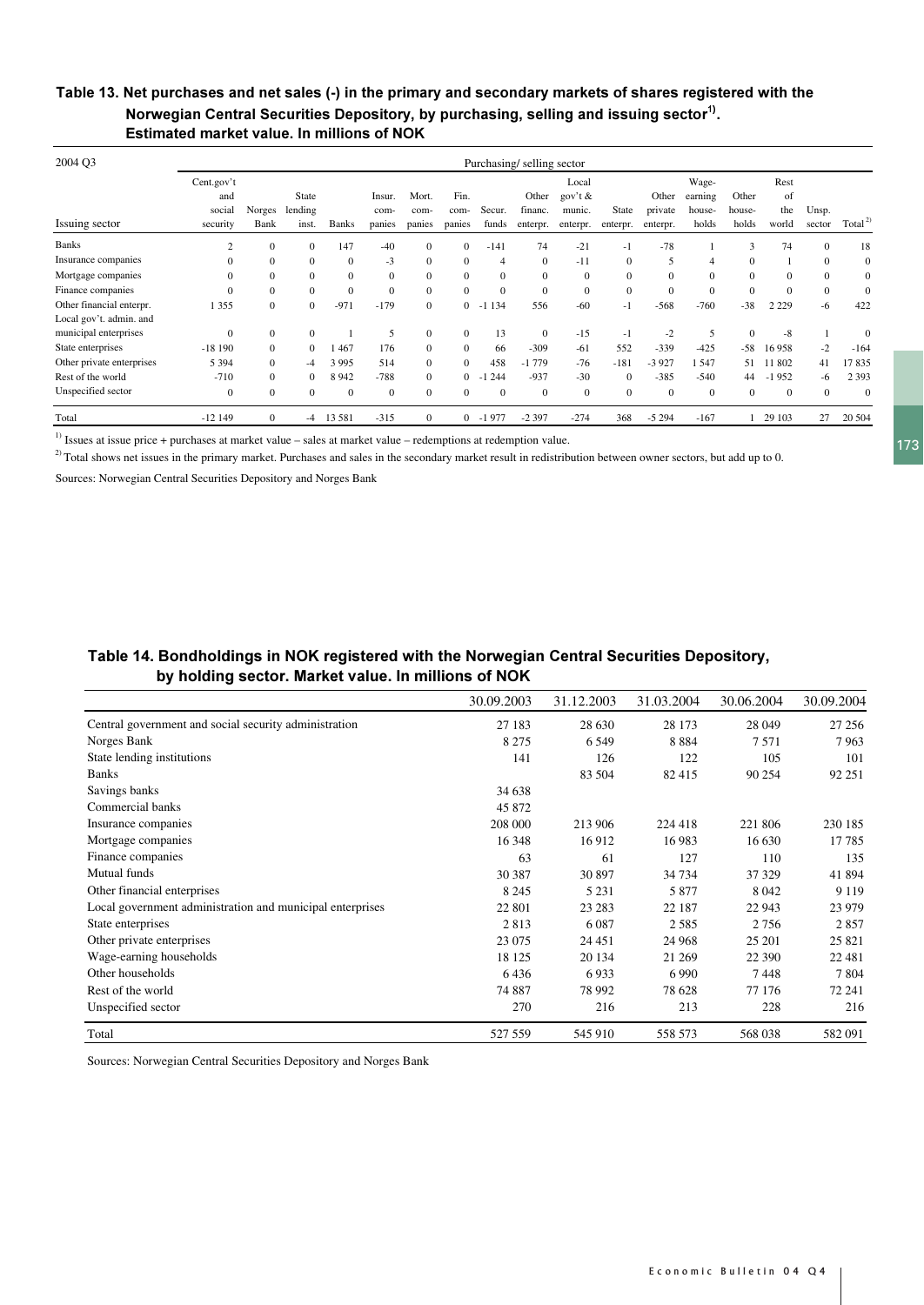### Table 15. Bondholdings in NOK registered with the Norwegian Central Securities Depository, by issuing sector. Nominal value. In millions of NOK

|                                                           | 30.09.2003   | 31.12.2003     | 31.03.2004 | 30.06.2004     | 30.09.2004 |
|-----------------------------------------------------------|--------------|----------------|------------|----------------|------------|
| Central government and social security administration     | 149 395      | 152 392        | 157 946    | 157 012        | 159 945    |
| State lending institutions                                | 169          | 148            | 144        | 123            | 119        |
| <b>Banks</b>                                              |              | 159 244        | 163 638    | 174 496        | 180 675    |
| Savings banks                                             | 88 407       |                |            |                |            |
| Commercial banks                                          | 70 132       |                |            |                |            |
| Insurance companies                                       | 317          | 317            | 252        | 252            | 252        |
| Mortgage companies                                        | 62 856       | 62 854         | 62 996     | 58 968         | 60 651     |
| Finance companies                                         | 500          | 500            | 500        | 500            | 625        |
| Other financial enterprises                               | 2617         | 2619           | 2619       | 2699           | 2699       |
| Local government administration and municipal enterprises | 48 661       | 51 652         | 57 326     | 58 505         | 59 047     |
| State enterprises                                         | 32 415       | 32721          | 29 215     | 33 107         | 33 404     |
| Other private enterprises                                 | 38 999       | 40 220         | 34 085     | 36 0 35        | 34 898     |
| Households                                                | 196          | 213            | 213        | 213            | 99         |
| Rest of the world                                         | 16 397       | 17792          | 19 15 6    | 21 096         | 21 657     |
| Unspecified sector                                        | $\mathbf{0}$ | $\overline{0}$ | $\theta$   | $\overline{0}$ | $\Omega$   |
| Total                                                     | 511059       | 520 673        | 528 090    | 543 006        | 554 072    |

Sources: Norwegian Central Securities Depository and Norges Bank

# Table 16. Net purchases and net sales (-) in the primary and secondary markets for NOK-denominated bonds registered with the Norwegian Central Securities Depository, by purchasing, selling and issuing sector. $^{\rm 1)}$ Market value. In millions of NOK

| 2004 Q3                                             |                    |                |                  |              |                |                |                |                 | Purchasing/selling sector |                    |                          |                     |                  |                 |              |                 |                    |
|-----------------------------------------------------|--------------------|----------------|------------------|--------------|----------------|----------------|----------------|-----------------|---------------------------|--------------------|--------------------------|---------------------|------------------|-----------------|--------------|-----------------|--------------------|
|                                                     | Cent.gov't<br>and  |                | State            |              | Insur.         | Mort.          | Fin.           |                 | Other                     | Local<br>gov't &   |                          | Other               | Wage-<br>earning | Other           | Rest<br>of   |                 |                    |
| Issuing sector                                      | social<br>security | Norges<br>Bank | lending<br>inst. | <b>Banks</b> | com-<br>panies | com-<br>panies | com-<br>panies | Secur.<br>funds | financ.<br>enterpr.       | munic.<br>enterpr. | <b>State</b><br>enterpr. | private<br>enterpr. | house-<br>holds  | house-<br>holds | the<br>world | Unsp.<br>sector | Total <sup>2</sup> |
| Central government<br>and social security<br>admin. | $-2021$            | 1 3 5 1        | $\mathbf{0}$     | 3 4 9 1      | 6 5 27         | 302            | $-3$           | 2 1 1 3         | $-83$                     | $-157$             | 10                       | 183                 | 14               | 472             | $-4586$      | 2               | 7614               |
| State lending inst.                                 | $\mathbf{0}$       | $\overline{0}$ | $-25$            | $-4$         | $-1$           | $\mathbf{0}$   | $\mathbf{0}$   | $\mathbf{0}$    | $\boldsymbol{0}$          | $\overline{0}$     | $\mathbf{0}$             | $\mathbf{0}$        | $\overline{0}$   | $\mathbf{0}$    | $\mathbf{0}$ | $\mathbf{0}$    | $-29$              |
| <b>Banks</b>                                        | $-285$             | $\overline{0}$ | $\mathbf{0}$     | 2849         | 8971           | 1 0 8 5        | 41             | 5975            | 1622                      | 578                | 86                       | 198                 | 1 5 0 5          | 394             | $-912$       | 12              | 22 120             |
| Insurance companies                                 | $\mathbf{0}$       | $\overline{0}$ | $\boldsymbol{0}$ | $-12$        | 10             | $\mathbf{0}$   | $\mathbf{0}$   | 20              | $-25$                     | $\theta$           | $\mathbf{0}$             | 12                  | $\mathbf{0}$     | $\overline{0}$  | $-5$         | $\mathbf{0}$    | $\theta$           |
| Mortgage companies                                  | $-121$             | 0              | $\mathbf{0}$     | 1023         | $-1612$        | $-493$         |                | 13              | $-7$                      | $-200$             | $-1$                     | $-356$              | $-50$            | $-20$           | 233          | -1              | $-1593$            |
| Finance companies<br>Other financial                | $\mathbf{0}$       | $\overline{0}$ | $\mathbf{0}$     | 80           | $-44$          | $\mathbf{0}$   | $\mathbf{0}$   | 21              | $\mathbf{0}$              | $-12$              | $\mathbf{0}$             | $\mathbf{0}$        | 10               | $\mathbf{0}$    | 69           | $\mathbf{0}$    | 125                |
| enterprises<br>Local gov't. admin.<br>and municipal | $\boldsymbol{0}$   | $\overline{0}$ | $\mathbf{0}$     | $-203$       | $-405$         | $\mathbf{0}$   | $\mathbf{0}$   | $-34$           | 1 0 5 7                   | $-68$              | $\mathbf{0}$             | $-1$                | 5                | $-56$           | $-26$        | $\Omega$        | 269                |
| enterprises                                         | 356                | $\overline{0}$ | $\mathbf{0}$     | 743          | $-1441$        | 17             | -6             | 553             | 576                       | 508                | 8                        | $-234$              | $-13$            | $-24$           | $-27$        |                 | 1017               |
| State enterprises<br>Other                          | 460                | $\overline{0}$ | $\mathbf{0}$     | 1856         | 1667           | 51             | $\mathbf{0}$   | 254             | 203                       | $-307$             | $-3194$                  | 35                  | 17               | 101             | $-463$       |                 | 681                |
| private enterprises                                 | $-311$             | 0              | $\mathbf{0}$     | $-1199$      | 1 2 3 9        | $\mathbf{0}$   | 5              | 1 1 2 4         | 370                       | 84                 | $-52$                    | 1 3 2 2             | 64               | $-15$           | $-543$       | -1              | 2086               |
| Households                                          | $\Omega$           | $\mathbf{0}$   | $\mathbf{0}$     | $\mathbf{0}$ | $-20$          | $\mathbf{0}$   | $\mathbf{0}$   | $\mathbf{0}$    | $-26$                     | $\mathbf{0}$       | $\mathbf{0}$             | $-34$               | -6               | $-2$            | $\Omega$     | $\mathbf{0}$    | $-88$              |
| Rest of the world                                   | 3                  | $\overline{0}$ | $\mathbf{0}$     | 454          | 1884           | $\mathbf{0}$   | 39             | 1 0 3 7         | 161                       | 125                | $\mathbf{1}$             | 302                 | 583              | 32              | $-761$       | 5               | 3866               |
| Unspecified sector                                  | $\mathbf{0}$       | $\overline{0}$ | $\mathbf{0}$     | $\mathbf{0}$ | $\mathbf{0}$   | $\mathbf{0}$   | $\mathbf{0}$   | $\mathbf{0}$    | $\mathbf{0}$              | $\mathbf{0}$       | $\mathbf{0}$             | $\mathbf{0}$        | $\overline{0}$   | $\mathbf{0}$    | $\mathbf{0}$ | $\mathbf{0}$    | $\Omega$           |
| Total                                               | $-1920$            | 1 3 5 1        | $-25$            | 9077         | 16 776         | 963            | 76             | 11 075          | 3848                      | 552                | $-3143$                  | 1427                | 2 1 2 8          | 883             | $-7020$      | 20              | 36 068             |

<sup>1)</sup> Issues at issue price + purchases at market value – sales at market value – redemptions at redemption value.

<sup>2)</sup> Total shows net issues in the primary market. Purchases and sales in the secondary market result in redistribution between owner sectors, but add up to 0.

Sources: Norwegian Central Securities Depository and Norges Bank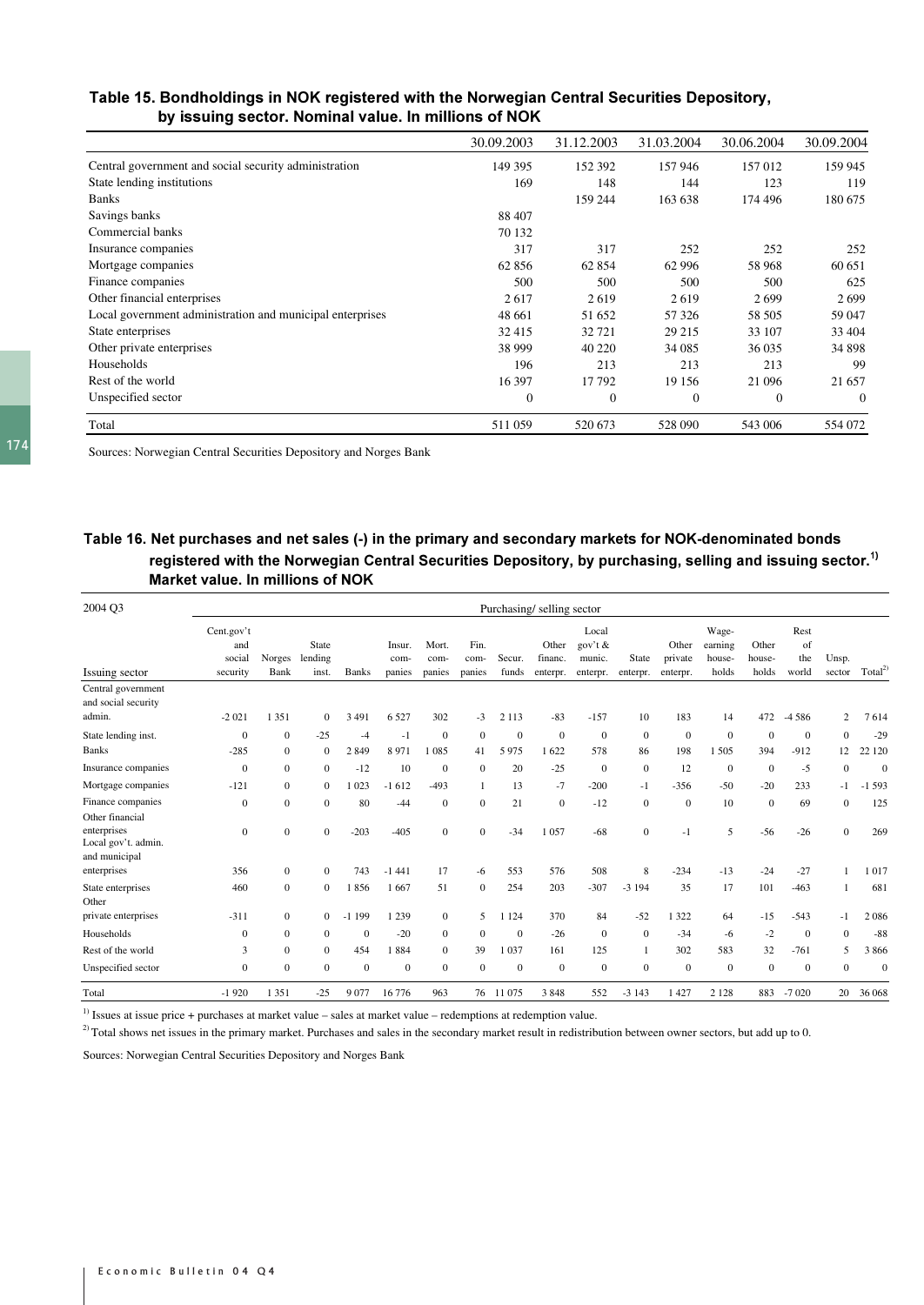### Table 17. NOK-denominated short-term paper registered with the Norwegian Central Securities Depository by holding sector. Market value. In millions of NOK

|                                                           | 30.09.2003   | 31.12.2003 | 31.03.2004 | 30.06.2004     | 30.09.2004     |
|-----------------------------------------------------------|--------------|------------|------------|----------------|----------------|
| Central government and social security administration     | 9 2 5 7      | 1 4 4 3    | 1 744      | 1 3 7 9        | 1812           |
| Norges Bank                                               | 10 288       | 7471       | 6689       | 10 232         | 10 117         |
| State lending institutions                                | $\mathbf{0}$ | $\theta$   | $\Omega$   | $\theta$       | $\overline{0}$ |
| <b>Banks</b>                                              |              | 16 439     | 13 3 5 5   | 19 510         | 17 117         |
| Savings banks                                             | 3 9 2 4      |            |            |                |                |
| Commercial banks                                          | 12 3 3 3     |            |            |                |                |
| Insurance companies                                       | 58 291       | 53 719     | 44 357     | 46 338         | 43 4 89        |
| Mortgage companies                                        | 3 2 4 7      | 1778       | 2 1 3 9    | 2 7 1 0        | 3 1 4 5        |
| Finance companies                                         | 36           | 41         | 17         | 17             | 3              |
| Mutual funds                                              | 28 802       | 29 881     | 26 9 93    | 25 3 64        | 23 781         |
| Other financial enterprises                               | 3695         | 3 2 8 6    | 4 2 6 4    | 5411           | 4 1 5 8        |
| Local government administration and municipal enterprises | 2 2 9 6      | 2 0 3 1    | 2 1 4 6    | 1826           | 2022           |
| State enterprises                                         | 4 2 9 3      | 6473       | 5 2 8 4    | 2 5 6 3        | 4 3 4 8        |
| Other private enterprises                                 | 3676         | 3 761      | 5 0 4 9    | 2 0 6 4        | 2 2 7 6        |
| Wage-earning households                                   | 237          | 160        | 41         | 37             | 17             |
| Other households                                          | 1 1 5 2      | 1 2 9 3    | 889        | 852            | 880            |
| Rest of the world                                         | 9 2 4 9      | 10 4 23    | 10 058     | 9 1 9 2        | 6 5 3 3        |
| Unspecified sector                                        | $\theta$     | $\theta$   | $\theta$   | $\overline{0}$ | $\overline{0}$ |
| Total                                                     | 150 775      | 138 200    | 123 024    | 127 495        | 119 698        |

Sources: Norwegian Central Securities Depository and Norges Bank

# Table 18. Outstanding short-term paper, by issuing sector. $^{1)}$ Nominal value. In millions of NOK

| Issuing sector                                        | 30.09.2003 | 31.12.2003 | 31.03.2004 | 30.06.2004 | 30.09.2004   |
|-------------------------------------------------------|------------|------------|------------|------------|--------------|
| Central government and social security administration | 79 784     | 68 013     | 62 3 32    | 66 426     | 61 051       |
| Counties                                              | 334        | 404        | 574        | 694        | 694          |
| Municipalities                                        | 4913       | 5468       | 5 5 3 1    | 5 2 5 1    | 5 2 5 7      |
| State lending institutions                            | $\Omega$   | $\Omega$   | $\Omega$   | $\theta$   | $\mathbf{0}$ |
| <b>Banks</b>                                          | 38 832     | 42 602     | 38 203     | 44 213     | 41 713       |
| Commercial banks                                      | 6 0 1 0    | 7713       |            |            |              |
| Savings banks                                         | 32 822     | 34 889     |            |            |              |
| Mortgage companies                                    | 3 5 6 8    | 5843       | 3 2 6 0    | 1317       | 997          |
| Finance companies                                     | $\Omega$   | $\Omega$   | 0          | $\Omega$   | $\mathbf{0}$ |
| Other financial enterprises                           | $\Omega$   | 19         | 19         | 19         | 19           |
| State enterprises                                     | 3 2 8 0    | 2 8 6 0    | 2510       | 2 3 1 0    | 2 2 2 5      |
| Municipal enterprises                                 | 6 6 21     | 6 2 7 6    | 6 3 2 6    | 5681       | 6 0 6 6      |
| Private enterprises                                   | 8 0 6 5    | 6 6 7 4    | 6 2 9 9    | 8 0 6 2    | 6966         |
| Rest of the world                                     | 4 0 9 0    | 3493       | 3723       | 2 0 0 0    | 2600         |
| Total                                                 | 149 487    | 141 652    | 128 777    | 135 973    | 127 588      |

<sup>1)</sup> Comprises short-term paper issued in Norway in NOK by domestic sectors and foreigners and paper in foreign currency issued by domestic sectors.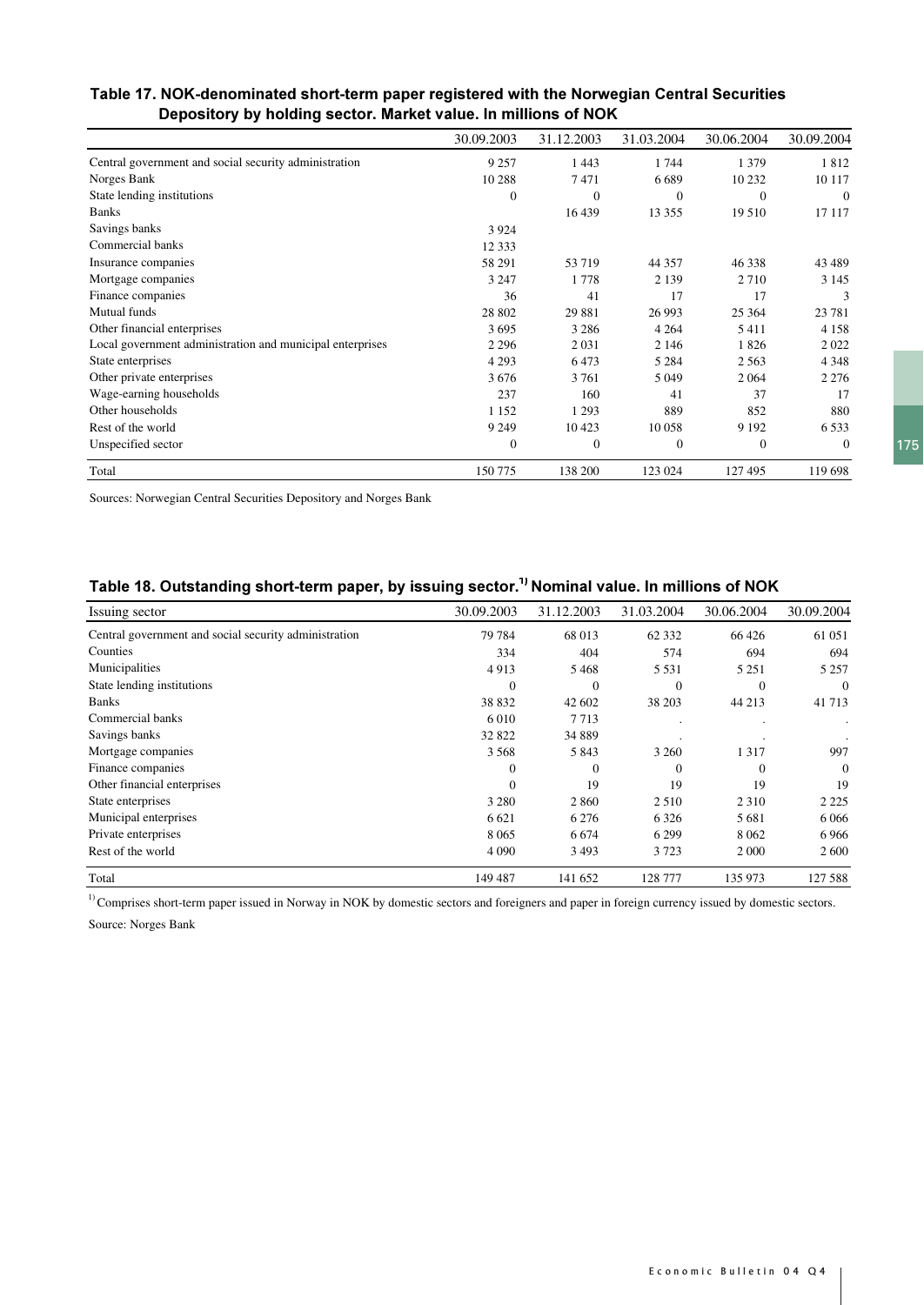# Credit and liquidity trends

#### Table 19. Credit indicator and money supply

|                  |           |                                                 |           |           | Percentage growth   |          |                                                      |                |  |  |  |
|------------------|-----------|-------------------------------------------------|-----------|-----------|---------------------|----------|------------------------------------------------------|----------------|--|--|--|
|                  |           | Volume figures at end of period<br><b>NOKbn</b> |           |           | Over past 12 months |          | Over past 3 months,<br>annualised rate <sup>4)</sup> |                |  |  |  |
|                  | $C2^{1)}$ | $C3^{2)}$                                       | $M2^{3)}$ | $C2^{1)}$ | $C3^{2)}$           | $M2^{3}$ | C <sub>2</sub>                                       | M <sub>2</sub> |  |  |  |
| December 1995    | 936.0     | 1 0 8 1 .5                                      | 530.3     | 4.9       | 4.9                 | 6.0      | 5.4                                                  | 1.3            |  |  |  |
| December 1996    | 992.5     | 1 1 6 6 .0                                      | 564.4     | 6.0       | 5.7                 | 6.4      | 7.8                                                  | 4.6            |  |  |  |
| December 1997    | 1 0 9 9.1 | 1 309.6                                         | 578.5     | 10.2      | 10.4                | 1.8      | 10.1                                                 | 3.0            |  |  |  |
| December 1998    | 1 192.8   | 1461.4                                          | 605.3     | 8.3       | 12.6                | 4.4      | 6.4                                                  | 5.4            |  |  |  |
| December 1999    | 1 295.0   | 1620.9                                          | 670.1     | 8.4       | 8.6                 | 10.5     | 9.9                                                  | 8.4            |  |  |  |
| December 2000    | 1 460.9   | 1 842.4                                         | 731.8     | 12.3      | 11.2                | 8.8      | 12.0                                                 | 7.3            |  |  |  |
| December 2001    | 1 608.2   | 2 010.3                                         | 795.4     | 9.7       | 7.8                 | 9.3      | 9.0                                                  | 10.5           |  |  |  |
| December 2002    | 1724.9    | 2 0 9 8.7                                       | 855.3     | 8.9       | 7.8                 | 8.3      | 9.8                                                  | 9.0            |  |  |  |
| <b>July 2003</b> | 1 797.5   | 2 2 0 2.7                                       | 870.9     | 7.5       | 6.4                 | 3.9      | 6.7                                                  | 3.0            |  |  |  |
| August 2003      | 1811.2    | 2 2 2 6 .2                                      | 867.2     | 7.5       | 6.5                 | 4.6      | 6.6                                                  | 2.6            |  |  |  |
| September 2003   | 1 817.4   | 2 2 1 1 .9                                      | 855.3     | 7.6       | 6.3                 | 4.1      | 6.8                                                  | 2.5            |  |  |  |
| October 2003     | 1829.2    | 2 2 3 6 .9                                      | 868.9     | 7.6       | 6.5                 | 2.8      | 7.5                                                  | 1.8            |  |  |  |
| November 2003    | 1 842.0   | 2 2 3 5 . 3                                     | 856.9     | 7.0       | 5.8                 | 3.3      | 7.3                                                  | 2.9            |  |  |  |
| December 2003    | 1847.2    | 2 2 3 0.7                                       | 873.1     | 6.9       | 5.5                 | 1.9      | 7.0                                                  | 1.8            |  |  |  |
| January 2004     | 1 864.0   | 2 2 6 0.0                                       | 880.3     | 6.9       | 5.4                 | 1.3      | 6.6                                                  | 0.8            |  |  |  |
| February 2004    | 1874.8    | 2 2 7 4 .5                                      | 877.2     | 7.1       | 5.5                 | 2.0      | 7.0                                                  | 1.2            |  |  |  |
| March 2004       | 1883.1    | 2 2 7 4 .3                                      | 886.7     | 7.1       | 5.6                 | 3.7      | 7.2                                                  | 6.6            |  |  |  |
| April 2004       | 1 895.0   | 2 2 9 6.3                                       | 883.8     | 7.2       | 5.6                 | 4.6      | 7.7                                                  | 12.1           |  |  |  |
| May 2004         | 1 909.7   | 2 3 0 4.9                                       | 889.6     | 7.1       | 5.6                 | 4.6      | 8.2                                                  | 13.3           |  |  |  |
| <b>June 2004</b> | 1930.9    | 2 3 3 3 .1                                      | 919.3     | 7.6       | 5.8                 | 5.6      | 9.0                                                  | 9.0            |  |  |  |
| <b>July 2004</b> | 1938.3    | 2 3 4 8 .5                                      | 912.4     | 7.8       | 6.3                 | 4.8      | 9.1                                                  | 4.1            |  |  |  |
| August 2004      | 1948.6    | 2 3 4 2 .0                                      | 898.7     | 7.8       | 5.8                 | 3.9      | 8.9                                                  |                |  |  |  |
| September 2004   | 1961.7    |                                                 | 903.4     | 8.0       |                     | 5.7      | 9.1                                                  |                |  |  |  |
| October 2004     | 1977.4    |                                                 | 906.3     | 8.4       |                     | 4.6      |                                                      |                |  |  |  |

 $1)$  C2 = Credit indicator. Credit from domestic sources; actual figures.

 $^{2)}$  C3 = Total credit from domestic and foreign sources; actual figures.

 $3)$  M2 = Money supply (see note to Table 21).

<sup>4)</sup> Seasonally adjusted figures

Source: Norges Bank

# Table 20. Domestic credit supply to the general public<sup>1)</sup>, by source. In millions of NOK. 12-month growth as a percentage

|                                | 31.12.2001 |         | 31.12.2002 |        | 31.12.2003 |         | 31.10.2004 |         |
|--------------------------------|------------|---------|------------|--------|------------|---------|------------|---------|
|                                | Amount     | $\%$    | Amount     | $\%$   | Amount     | $\%$    | Amount     | $\%$    |
| Private banks                  | 1 030 694  | 9.6     | 097 144    | 8.2    | 1 185 722  | 7.8     | 1 289 167  | 10.0    |
| State lending institutions     | 176 494    | 5.1     | 185 932    | 5.3    | 188 593    | 1.4     | 186 559    | $-1.4$  |
| Mortgage companies             | 167 698    | 15.6    | 182 006    | 10.9   | 210 326    | 15.3    | 226 618    | 13.3    |
| Finance companies              | 79 474     | 14.6    | 83 234     | 9.9    | 89 257     | 7.0     | 94 705     | 12.3    |
| Life insurance companies       | 24 4 8 2   | 0.2     | 23 124     | $-5.5$ | 20 628     | $-10.8$ | 18 379     | $-21.7$ |
| Pension funds                  | 3 7 4 2    | 7.1     | 3936       | 5.2    | 3 9 3 6    | 0.0     | 3936       | 0.0     |
| Non-life insurance companies   | 934        | $-43.4$ | 919        | $-1.6$ | 1 2 8 5    | 39.8    | 1 3 3 8    | 10.6    |
| Bond debt <sup>2)</sup>        | 89 671     | 8.2     | 107 399    | 19.8   | 114 147    | 6.3     | 123 661    | 8.0     |
| Notes and short-term paper     | 23 752     | $-2.1$  | 26 145     | 10.1   | 19614      | $-25.0$ | 20 642     | $-4.4$  |
| Other sources                  | 11 227     | 69.8    | 15 0 36    | 33.1   | 13 646     | $-9.2$  | 12 3 9 1   | $-13.1$ |
| Total domestic credit $(C2)^3$ | 608 168    | 9.7     | 724 875    | 8.9    | 847 154    | 6.9     | 1977396    | 8.4     |

 $1)$  Comprises local government administration, non-financial enterprises and households

<sup>2)</sup> Adjusted for non-residents' holdings of Norwegian private and municipal bonds in Norway.

3) Corresponds to Norges Bank's credit indicator (C2).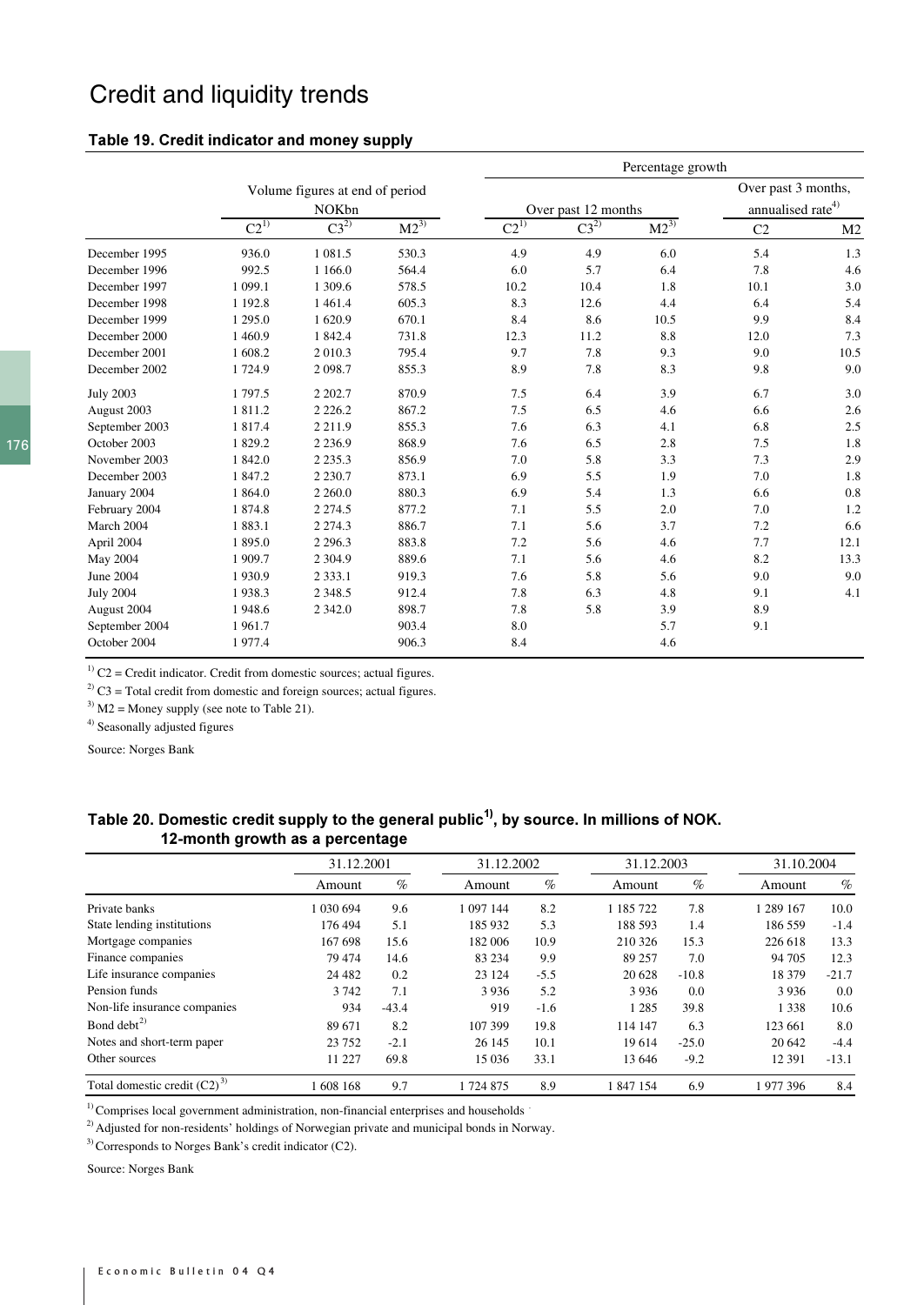|  | Table 21. Composition of money supply. In millions of NOK |  |
|--|-----------------------------------------------------------|--|
|  |                                                           |  |

| Actual figures at<br>end of period | <b>Notes</b><br>and<br>coins | Transaction<br>account<br>deposits | $M1^{1}$ | Other<br>deposits <sup>2)</sup> | CDs      | $M2^{3)}$ | Change in<br>M <sub>2</sub> last 12<br>months, total |
|------------------------------------|------------------------------|------------------------------------|----------|---------------------------------|----------|-----------|------------------------------------------------------|
| December 1995                      | 42 069                       | 178 653                            | 217 727  | 296 799                         | 15 7 31  | 530 257   | 28 9 52                                              |
| December 1996                      | 43 324                       | 208 073                            | 247 938  | 294 741                         | 21 68 6  | 564 365   | 34 108                                               |
| December 1997                      | 46 014                       | 227 382                            | 269 597  | 278 741                         | 30 200   | 578 538   | 14 173                                               |
| December 1998                      | 46 070                       | 237 047                            | 279 189  | 292 820                         | 33 322   | 605 331   | 26 793                                               |
| December 1999                      | 48 020                       | 300 128                            | 343 494  | 295 820                         | 30 802   | 670 116   | 64 785                                               |
| December 2000                      | 46 952                       | 328 816                            | 371 339  | 326 350                         | 34 152   | 731 841   | 61 725                                               |
| December 2001                      | 46 633                       | 344 110                            | 386 148  | 370 171                         | 39 048   | 795 367   | 63 526                                               |
| December 2002                      | 44 955                       | 360 341                            | 400 623  | 409 704                         | 45 001   | 855 328   | 59 961                                               |
| <b>July 2003</b>                   | 41 101                       | 380 559                            | 417465   | 421 656                         | 31 773   | 870 894   | 33 809                                               |
| August 2003                        | 40 724                       | 374 424                            | 411 388  | 425 179                         | 30 603   | 867 170   | 40 809                                               |
| September 2003                     | 40 26 2                      | 375 762                            | 412 349  | 411 515                         | 31 433   | 855 297   | 34 5 94                                              |
| October 2003                       | 40 816                       | 384 107                            | 421 197  | 416 966                         | 30 757   | 868 920   | 24 24 9                                              |
| November 2003                      | 41 806                       | 379 363                            | 417 288  | 407 412                         | 32 234   | 856 934   | 27 769                                               |
| December 2003                      | 46 249                       | 387 309                            | 428 996  | 407 337                         | 36 806   | 873 139   | 17811                                                |
| January 2004                       | 42 801                       | 388 505                            | 427 385  | 419 593                         | 33 284   | 880 262   | 13 670                                               |
| February 2004                      | 42 2 2 4                     | 393 706                            | 432 244  | 415 276                         | 29 7 26  | 877 246   | 18 479                                               |
| March 2004                         | 41 872                       | 398 672                            | 436 799  | 416 023                         | 33 895   | 886 717   | 32 407                                               |
| April 2004                         | 42 057                       | 391 151                            | 429 453  | 428 562                         | 25 7 7 5 | 883 790   | 39 269                                               |
| May 2004                           | 43 162                       | 393 995                            | 432 802  | 425 358                         | 31 404   | 889 564   | 38 834                                               |
| June 2004                          | 43 704                       | 428 193                            | 467 793  | 419 011                         | 32 459   | 919 263   | 48 235                                               |
| <b>July 2004</b>                   | 43735                        | 422 117                            | 461 620  | 419 108                         | 31 643   | 912 371   | 41 477                                               |
| August 2004                        | 43 191                       | 406 141                            | 445 281  | 422 594                         | 30 792   | 898 667   | 31 497                                               |
| September 2004                     | 43 103                       | 409 565                            | 448 700  | 423 216                         | 31 4 35  | 903 351   | 48 054                                               |
| October 2004                       | 43 232                       | 414 667                            | 453 881  | 419 012                         | 33 377   | 906 270   | 37 350                                               |

<sup>1)</sup> Narrow money, M1, comprises the money-holding sector's stock of Norwegian notes and coins plus the sector's

transaction account deposits in Norges Bank, commercial banks and savings banks (in NOK and foreign currency).

 $^{2)}$  Excluding restricted bank deposits (BSU, IPA, withholding tax accounts, etc).

<sup>3)</sup> Broad money, M2, comprises the sum of M1 and the money-holding sector's other bank deposits and CDs (in NOK and foreign currency) excluding restricted bank deposits (BSU, IPA, withholding tax accounts, etc).

Source: Norges Bank

### Table 22. Household financial balance. Financial investments and holdings, by financial instrument. In billions of NOK

|                                                                                  |        |        |        | Financial investments |                |            |            | Holdings |            |            |
|----------------------------------------------------------------------------------|--------|--------|--------|-----------------------|----------------|------------|------------|----------|------------|------------|
|                                                                                  |        | Year   |        |                       | Q <sub>2</sub> |            | Year       |          |            | At 30 June |
|                                                                                  | 2001   | 2002   | 2003   | 2003                  | 2004           | 2001       | 2002       | 2003     | 2003       | 2004       |
| Currency and deposits                                                            | 34.5   | 48.3   | 25.2   | 29.4                  | 34.0           | 481.4      | 529.9      | 556.5    | 565.2      | 597.0      |
| Securities other than shares                                                     | 6.7    | 1.9    | 2.8    | 0.2                   | 1.5            | 21.6       | 23.0       | 27.9     | 25.1       | 29.6       |
| Shares and other equity                                                          | 3.9    | 20.3   | 40.5   | 8.4                   | 7.4            | 152.4      | 162.9      | 211.1    | 186.3      | 231.5      |
| Mutual funds shares                                                              | 2.0    | $-2.1$ | 4.1    | 0.2                   | $-1.1$         | 76.9       | 59.8       | 78.3     | 70.8       | 91.8       |
| Insurance technical reserves                                                     | 40.1   | 32.0   | 42.6   | 6.7                   | 6.5            | 490.0      | 506.3      | 558.8    | 529.0      | 583.7      |
| Loans and other assets $^{1}$                                                    | 6.4    | 19.3   | 18.5   | $-2.6$                | $-5.9$         | 148.2      | 168.1      | 186.6    | 176.4      | 186.3      |
| Total assets                                                                     | 93.6   | 119.6  | 133.8  | 42.2                  | 42.4           | 1 370.4    | 450.0      | 1619.2   | 1552.9     | 1720.0     |
| Loans from banks (incl. Norges Bank)                                             | 67.3   | 71.7   | 92.2   | 21.9                  | 29.8           | 660.4      | 727.8      | 822.1    | 764.6      | 876.0      |
| Loans from state lending institutions<br>Loans from private mortgage and finance | 7.7    | 7.5    | 2.5    | $-0.3$                | 0.0            | 148.5      | 156.0      | 158.5    | 158.8      | 158.4      |
| companies                                                                        | 14.1   | 13.5   | 15.7   | 3.7                   | 4.9            | 67.7       | 80.5       | 96.2     | 88.3       | 104.6      |
| Loans from insurance companies                                                   | $-0.6$ | 0.4    | $-1.7$ | $-0.1$                | 0.3            | 16.1       | 16.5       | 14.7     | 16.9       | 15.1       |
| Other liabilities <sup>2)</sup>                                                  | 7.2    | 5.7    | $-0.5$ | 10.7                  | 11.3           | 118.7      | 123.2      | 122.8    | 129.5      | 128.1      |
| <b>Total liabilities</b>                                                         | 95.7   | 98.7   | 108.2  | 35.8                  | 46.2           | 1 0 1 1 .4 | 1 1 0 4 .0 | 1 214.2  | 1 1 5 8 .0 | 1 282.2    |
| Net financial investments / assets                                               | $-2.1$ | 20.9   | 25.6   | 6.4                   | $-3.8$         | 358.9      | 346.0      | 405.0    | 394.9      | 437.8      |

 $1)$  Loans, accrued interest, holiday pay claims and tax claims.

 $2)$  Other loans, securities other than shares, tax liabilities and accrued interest.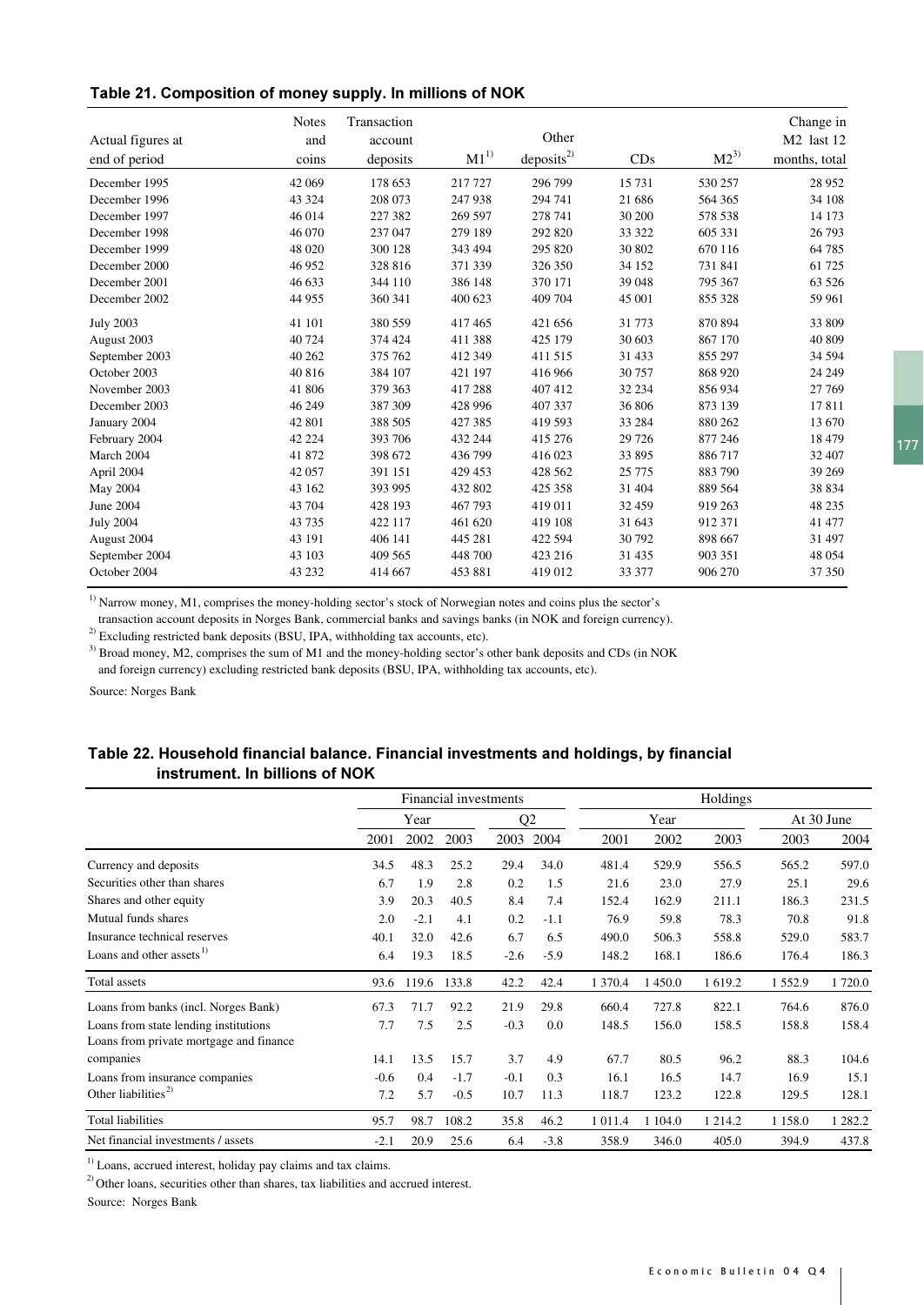### Table 23. Money market liquidity. Liquidity effect from 1 January to end period. In millions of NOK

|                                                                   |          | $1.1 - 31.12$ | $1.1 - 30.11$ |                |  |
|-------------------------------------------------------------------|----------|---------------|---------------|----------------|--|
| Supply+/withdrawal-                                               | 2002     | 2003          | 2003          | 2004           |  |
| Central government and other public accounts                      |          |               |               |                |  |
| (excl. paper issued by state lending institutions and government) | 5950     | $-13408$      | $-37479$      | $-70082$       |  |
| Paper issued by state lending institutions and government         | $-13598$ | $-41322$      | -48 889       | 17 203         |  |
| Purchase of foreign exchange for Government Petroleum Fund        | 56 545   | 14 620        | 14 620        | 45 590         |  |
| Other foreign exchange transactions                               | 421      | $\Omega$      | $\Omega$      | 75             |  |
| Holdings of banknotes and coins <sup>1)</sup> (estimate)          | 1741     | $-1337$       | 3 1 5 3       | 2 1 8 3        |  |
| Overnight loans                                                   | $\Omega$ | $\Omega$      | $\Omega$      | $\theta$       |  |
| Fixed-rate loans                                                  | $-15140$ | 12 000        | 24 000        | $-12000$       |  |
| Other central bank financing                                      | $-18700$ | 18716         | 18 680        | 180            |  |
| Total reserves                                                    | 17219    | $-10731$      | $-25915$      | $-16851$       |  |
| Of which:                                                         |          |               |               |                |  |
| Sight deposits with Norges Bank                                   | 17219    | $-10731$      | $-25915$      | $-16851$       |  |
| Treasury bills                                                    | 0        |               | $\Omega$      | $\overline{0}$ |  |
| Other reserves (estimate)                                         | $\Omega$ | $^{(1)}$      | $\Omega$      | $\Omega$       |  |

<sup>1)</sup> The figures are mainly based on Norges Bank's accounts. Discrepancies may arise between the bank's own statements and banking statistics due to different accruals.

Source: Norges Bank

# Interest rate statistics

### Table 24. Nominal interest rates for NOK. Averages. Per cent per annum

|                  |             |              |             |              |             |              | Interest rate on | Interest rate on |
|------------------|-------------|--------------|-------------|--------------|-------------|--------------|------------------|------------------|
|                  |             |              |             |              |             |              | banks' overnight | banks' sight     |
|                  |             | 1-month      |             | 3-month      |             | 12-month     | loans in         | deposits with    |
|                  | <b>NIDR</b> | <b>NIBOR</b> | <b>NIDR</b> | <b>NIBOR</b> | <b>NIDR</b> | <b>NIBOR</b> | Norges Bank      | Norges Bank      |
| <b>July 2003</b> | 4.1         | 4.0          | 3.6         | 3.5          | 3.4         | 3.2          | 6.0              | 4.0              |
| August 2003      | 3.5         | 3.3          | 3.3         | 3.1          | 3.4         | 3.2          | 5.4              | 3.4              |
| September 2003   | 3.0         | 2.9          | 3.0         | 2.8          | 3.2         | 3.0          | 4.8              | 2.8              |
| October 2003     | 2.9         | 2.8          | 3.0         | 2.9          | 3.2         | 3.1          | 4.5              | 2.5              |
| November 2003    | 2.9         | 2.8          | 3.1         | 2.9          | 3.2         | 3.1          | 4.5              | 2.5              |
| December 2003    | 2.9         | 2.8          | 2.8         | 2.6          | 2.9         | 2.8          | 4.4              | 2.4              |
| January 2004     | 2.5         | 2.3          | 2.4         | 2.3          | 2.5         | 2.3          | 4.2              | 2.2              |
| February 2004    | 2.3         | 2.1          | 2.1         | 2.0          | 2.2         | 2.1          | 4.0              | 2.0              |
| March 2004       | 2.1         | 1.9          | 2.0         | 1.8          | 2.1         | 1.9          | 3.8              | 1.8              |
| April 2004       | 2.1         | 2.0          | 2.1         | 2.0          | 2.3         | 2.2          | 3.8              | 1.8              |
| May 2004         | 2.1         | 2.0          | 2.1         | 2.0          | 2.4         | 2.3          | 3.8              | 1.8              |
| June 2004        | 2.2         | 2.0          | 2.2         | 2.0          | 2.5         | 2.4          | 3.8              | 1.8              |
| <b>July 2004</b> | 2.1         | 2.0          | 2.1         | 2.0          | 2.3         | 2.2          | 3.8              | 1.8              |
| August 2004      | 2.1         | 2.0          | 2.2         | 2.0          | 2.4         | 2.2          | 3.8              | 1.8              |
| September 2004   | 2.1         | 2.0          | 2.1         | 2.0          | 2.2         | 2.1          | 3.8              | 1.8              |
| October 2004     | 2.1         | 2.0          | 2.1         | 2.0          | 2.3         | 2.1          | 3.8              | 1.8              |
| November 2004    | 2.1         | 2.0          | 2.1         | 2.0          | 2.3         | 2.1          | 3.8              | 1.8              |

Note: NIDR = Norwegian Interbank Deposit Rate, a pure krone interest rate

NIBOR = Norwegian Interbank Offered Rate, constructed on the basis of currency swaps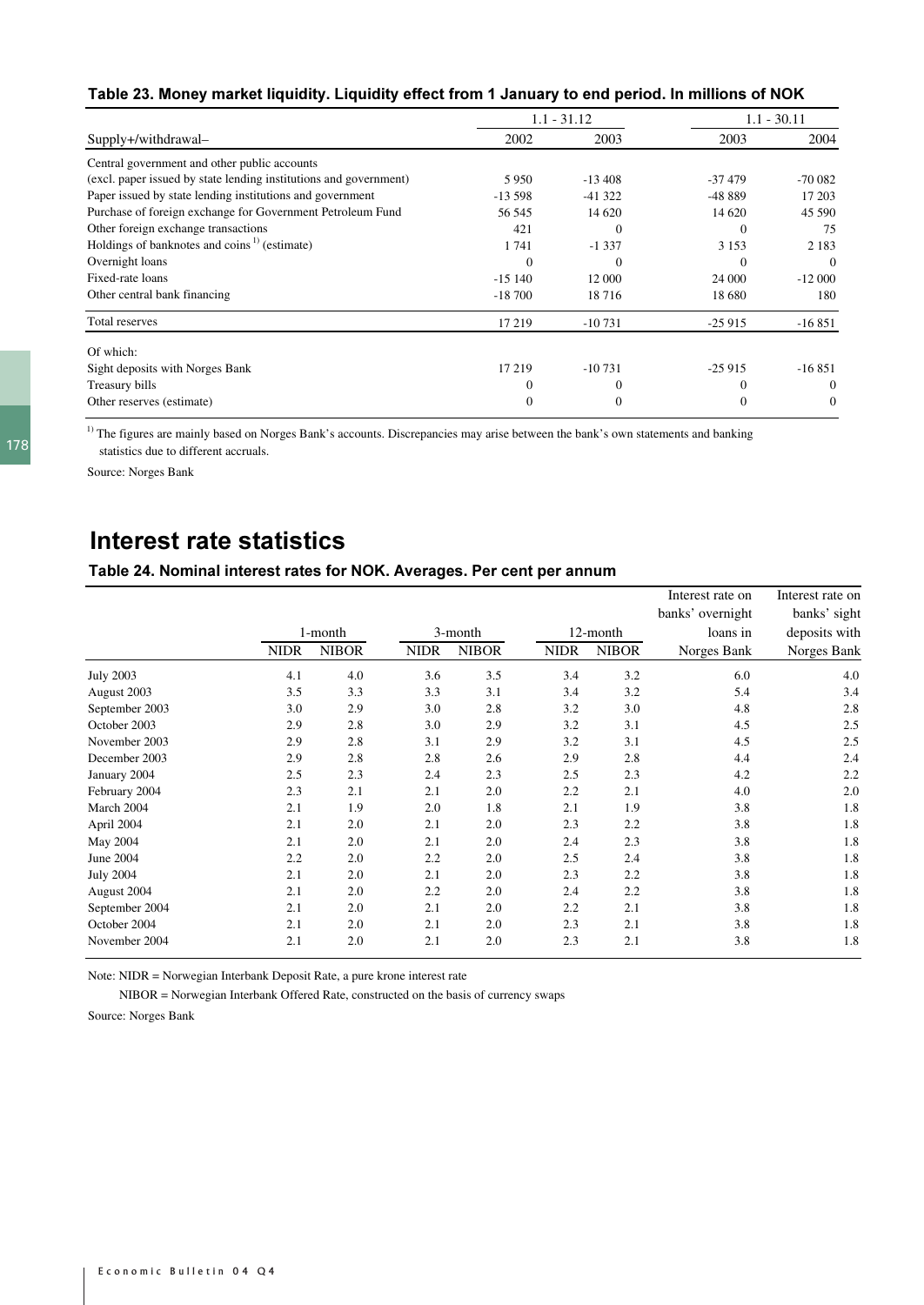|                  |            |            |            |            |            |            | Interest rate<br>differential |
|------------------|------------|------------|------------|------------|------------|------------|-------------------------------|
|                  | <b>DKK</b> | <b>GBP</b> | <b>JPY</b> | <b>SEK</b> | <b>USD</b> | <b>EUR</b> | NOK/EUR                       |
| <b>July 2003</b> | 2.1        | 3.4        | 0.0        | 2.8        | 1.1        | 2.1        | 1.2                           |
| August 2003      | 2.1        | 3.5        | $-0.1$     | 2.8        | 1.1        | 2.1        | 0.9                           |
| September 2003   | 2.1        | 3.6        | 0.0        | 2.8        | 1.1        | 2.1        | 0.6                           |
| October 2003     | 2.1        | 3.8        | 0.0        | 2.8        | 1.1        | 2.1        | 0.6                           |
| November 2003    | 2.2        | 3.9        | $-0.1$     | 2.8        | 1.1        | 2.1        | 0.6                           |
| December 2003    | 2.2        | 4.0        | $0.0\,$    | 2.8        | 1.1        | 2.1        | 0.4                           |
| January 2004     | 2.1        | 4.0        | 0.0        | 2.7        | 1.1        | 2.1        | 0.1                           |
| February 2004    | 2.1        | 4.1        | 0.0        | 2.5        | 1.1        | 2.1        | $-0.2$                        |
| March 2004       | 2.1        | 4.3        | $0.0\,$    | 2.3        | 1.1        | 2.0        | $-0.3$                        |
| April 2004       | 2.1        | 4.3        | 0.0        | 2.1        | 1.1        | 2.0        | $-0.2$                        |
| May 2004         | 2.2        | 4.5        | 0.0        | 2.1        | 1.2        | 2.1        | $-0.2$                        |
| <b>June 2004</b> | 2.2        | 4.7        | 0.0        | 2.1        | 1.5        | 2.1        | $-0.2$                        |
| <b>July 2004</b> | 2.2        | 4.8        | 0.0        | 2.1        | 1.6        | 2.1        | $-0.2$                        |
| August 2004      | 2.1        | 4.9        | 0.0        | 2.1        | 1.7        | 2.1        | $-0.2$                        |
| September 2004   | 2.1        | 4.9        | 0.0        | 2.1        | 1.9        | 2.1        | $-0.3$                        |
| October 2004     | 2.1        | 4.8        | $0.0\,$    | 2.1        | 2.1        | 2.1        | $-0.2$                        |
| November 2004    | 2.1        | 4.8        | 0.0        | 2.1        | 2.3        | 2.2        | $-0.3$                        |

# Table 25. Short-term interest rates<sup>1)</sup> for selected currencies in the Euro-market. **Per cent per annum**

<sup>1)</sup> Three-month rates, monthly average of daily quotations.

Sources: OECD and Norges Bank

|                  | ັ      |        |            |
|------------------|--------|--------|------------|
|                  | 3-year | 5-year | $10$ -year |
| <b>July 2003</b> | 3.8    | 4.3    | 4.9        |
| August 2003      | 3.9    | 4.4    | 5.0        |
| September 2003   | 3.7    | 4.3    | 4.9        |
| October 2003     | 3.9    | 4.4    | 4.9        |
| November 2003    | 3.9    | 4.4    | 5.0        |
| December 2003    | 3.5    | 4.1    | 4.8        |
| January 2004     | 3.2    | 3.7    | 4.5        |
| February 2004    | 2.8    | 3.4    | 4.3        |
| March 2004       | 2.7    | 3.3    | 4.1        |
| April 2004       | 3.1    | 3.9    | 4.7        |
| May 2004         | 3.3    | 4.1    | 4.9        |
| June 2004        | 3.3    | 4.1    | 4.7        |
| <b>July 2004</b> | 3.1    | 3.8    | 4.5        |
| August 2004      | 3.0    | 3.6    | 4.3        |
| September 2004   | 2.8    | 3.5    | 4.2        |
| October 2004     | 2.8    | 3.5    | 4.2        |
| November 2004    | 2.7    | 3.3    | 4.0        |

## Table 26. Yields on government bonds<sup>1)</sup>. Per cent per annum

<sup>1)</sup> Whole-year interest rate paid in arrears. Monthly average. As of 1 January 1993 based on interest rate on representative bonds weighted by residual maturity.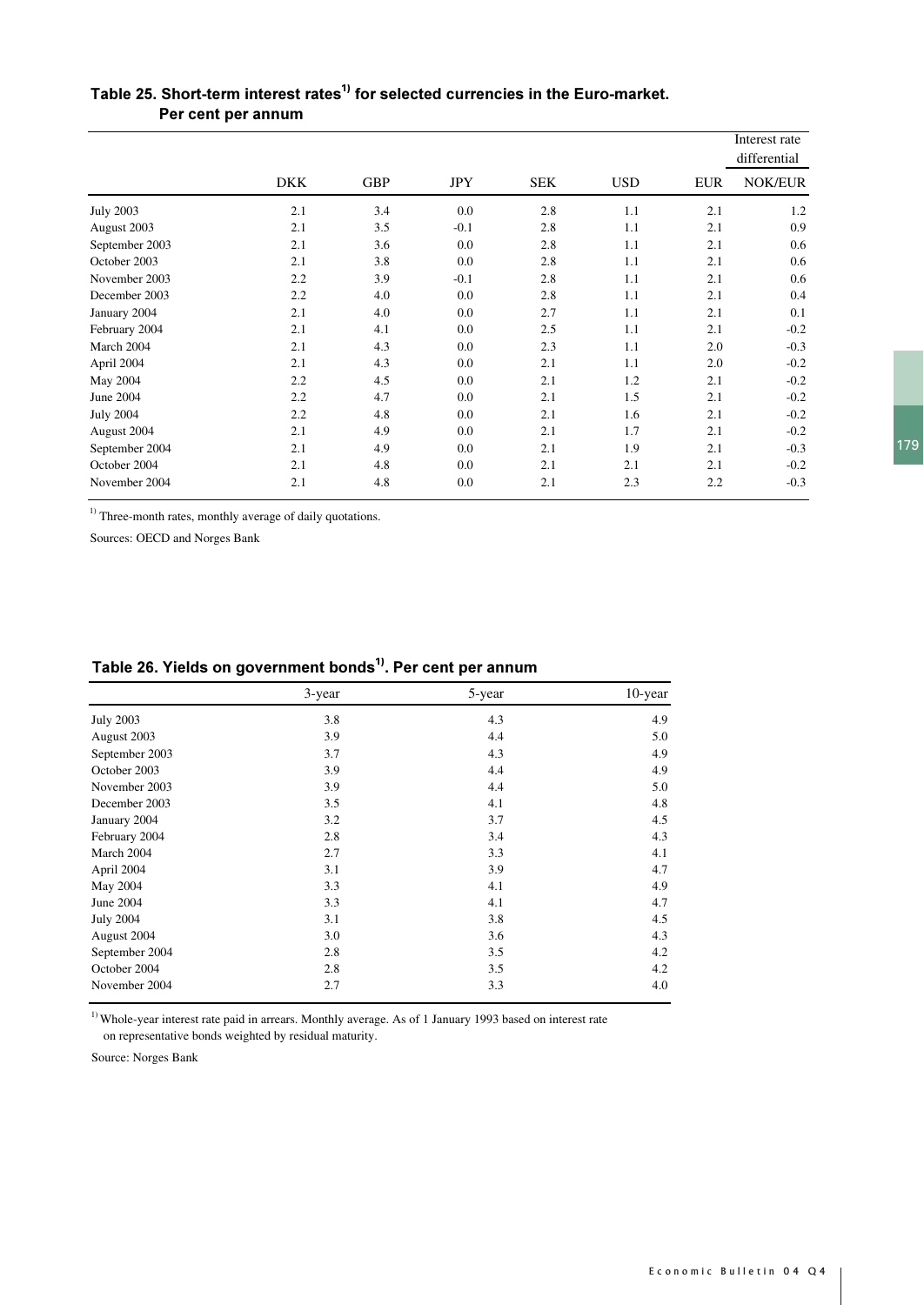|  | Table 27. Yields on government bonds <sup>1)</sup> in selected countries. Per cent per annum |  |  |  |  |
|--|----------------------------------------------------------------------------------------------|--|--|--|--|
|--|----------------------------------------------------------------------------------------------|--|--|--|--|

|                  |         |        |        |     |       |     | Interest rate<br>differential |
|------------------|---------|--------|--------|-----|-------|-----|-------------------------------|
|                  | Germany | Sweden | France | UK  | Japan | US. | NOK/DEM <sup>2</sup> )        |
| <b>July 2003</b> | 4.1     | 4.4    | 4.0    | 4.3 | 1.0   | 4.0 | 0.8                           |
| August 2003      | 4.2     | 4.7    | 4.2    | 4.5 | 1.1   | 4.4 | 0.8                           |
| September 2003   | 4.3     | 4.8    | 4.2    | 4.6 | 1.4   | 4.3 | 0.7                           |
| October 2003     | 4.3     | 4.9    | 4.3    | 4.9 | 1.4   | 4.2 | 0.6                           |
| November 2003    | 4.5     | 5.0    | 4.4    | 5.0 | 1.3   | 4.3 | 0.5                           |
| December 2003    | 4.4     | 4.9    | 4.3    | 4.9 | 1.4   | 4.3 | 0.4                           |
| January 2004     | 4.3     | 4.7    | 4.2    | 4.8 | 1.3   | 4.1 | 0.3                           |
| February 2004    | 4.2     | 4.6    | 4.1    | 4.8 | 1.2   | 4.1 | 0.1                           |
| March 2004       | 4.0     | 4.4    | 4.0    | 4.7 | 1.4   | 3.8 | 0.1                           |
| April 2004       | 4.2     | 4.6    | 4.2    | 4.9 | 1.5   | 4.3 | 0.5                           |
| May 2004         | 4.3     | 4.7    | 4.3    | 5.1 | 1.5   | 4.7 | 0.6                           |
| June 2004        | 4.4     | 4.8    | 4.4    | 5.2 | 1.8   | 4.8 | 0.3                           |
| <b>July 2004</b> | 4.3     | 4.6    | 4.3    | 5.1 | 1.8   | 4.5 | 0.2                           |
| August 2004      | 4.2     | 4.5    | 4.1    | 5.0 | 1.6   | 4.3 | 0.1                           |
| September 2004   | 4.1     | 4.4    | 4.1    | 4.9 | 1.5   | 4.2 | 0.1                           |
| October 2004     | 4.0     | 4.3    | 4.0    | 4.8 | 1.5   | 4.1 | 0.2                           |
| November 2004    | 3.9     | 4.2    | 3.9    | 4.7 | 1.5   | 4.2 | 0.2                           |

 $^{\rm 1)}$  Government bonds with 10 years to maturity. Monthly average of daily quotations.

<sup>2)</sup> Differential between yields on Norwegian and German government bonds with 10 years to maturity.

Sources: OECD and Norges Bank

|                     | Loans, excl. non-accrual loans |         |           |           |        |                |                 |       |
|---------------------|--------------------------------|---------|-----------|-----------|--------|----------------|-----------------|-------|
|                     |                                |         | Non-      | Non-      |        |                |                 |       |
|                     |                                |         | financial | financial |        | Credit lines   | Repayment loans |       |
|                     |                                | Local   | public    | private   |        |                |                 |       |
|                     | Total                          | govern- | enter-    | enter-    | House- | Overdrafts and | Housing         | Other |
|                     | loans                          | ment    | prises    | prises    | holds  | building loans | loans           | loans |
| 2003 Q3             |                                |         |           |           |        |                |                 |       |
| Commercial banks    | 5.00                           | 4.29    | 4.09      | 5.19      | 4.92   | 6.84           | 4.70            | 5.04  |
| Savings banks       | 5.44                           | 4.02    | 4.24      | 6.14      | 5.27   | 8.11           | 4.96            | 6.06  |
| All banks           | 5.23                           | 4.16    | 4.14      | 5.57      | 5.12   | 7.42           | 4.85            | 5.48  |
| 2003 O <sub>4</sub> |                                |         |           |           |        |                |                 |       |
| Commercial banks    | 4.48                           | 4.41    | 3.50      | 4.59      | 4.44   | 6.51           | 4.20            | 4.51  |
| Savings banks       | 4.96                           | 3.35    | 3.85      | 5.61      | 4.81   | 7.59           | 4.51            | 5.56  |
| All banks           | 4.73                           | 3.89    | 3.64      | 4.99      | 4.65   | 7.03           | 4.37            | 4.96  |
| 2004 Q1             |                                |         |           |           |        |                |                 |       |
| All banks           | 4.34                           | 2.98    | 3.14      | 4.58      | 4.28   | 6.76           | 4.01            | 4.51  |
| 2004 Q2             |                                |         |           |           |        |                |                 |       |
| All banks           | 4.13                           | 2.84    | 2.88      | 4.34      | 4.08   | 6.62           | 3.82            | 4.27  |
| 2004 O <sub>3</sub> |                                |         |           |           |        |                |                 |       |
| All banks           | 4.12                           | 2.88    | 2.83      | 4.27      | 4.09   | 7.01           | 3.77            | 4.21  |

Table 28. Banks. Average interest rates and commissions on utilised NOK loans to the general public at end of quarter. Per cent per annum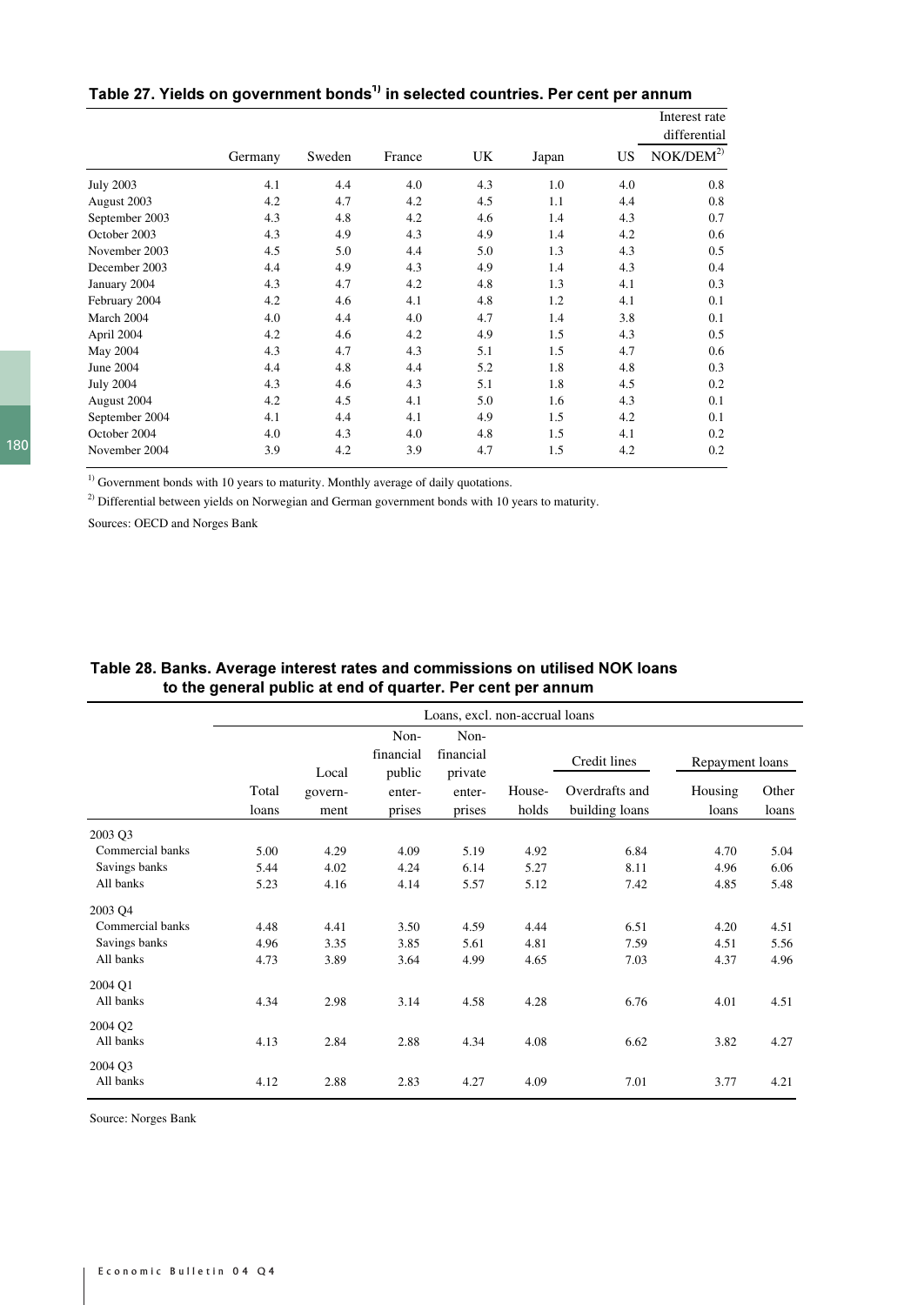|                     |          | Local   | Non-<br>financial | Non-financial |        |             |          |
|---------------------|----------|---------|-------------------|---------------|--------|-------------|----------|
|                     |          |         |                   |               |        | Deposits on |          |
|                     | Total    | govern- | public            | private       | House- | transaction | Other    |
|                     | deposits | ment    | enterprises       | enterprises   | holds  | accounts    | deposits |
| 2003 Q3             |          |         |                   |               |        |             |          |
| Commercial banks    | 2.26     | 2.82    | 2.55              | 2.12          | 2.29   | 1.88        | 2.69     |
| Savings banks       | 2.27     | 2.97    | 2.76              | 2.36          | 2.19   | 1.58        | 2.66     |
| All banks           | 2.27     | 2.91    | 2.60              | 2.21          | 2.23   | 1.76        | 2.67     |
| 2003 Q4             |          |         |                   |               |        |             |          |
| Commercial banks    | 1.81     | 2.48    | 2.16              | 1.81          | 1.77   | 1.63        | 2.03     |
| Savings banks       | 1.87     | 2.53    | 2.37              | 1.91          | 1.80   | 1.32        | 2.17     |
| All banks           | 1.84     | 2.51    | 2.25              | 1.84          | 1.79   | 1.50        | 2.12     |
| 2004 Q1             |          |         |                   |               |        |             |          |
| All banks           | 1.42     | 1.92    | 1.66              | 1.37          | 1.40   | 1.13        | 1.67     |
| 2004 Q2             |          |         |                   |               |        |             |          |
| All banks           | 1.25     | 1.81    | 1.73              | 1.25          | 1.20   | 1.00        | 1.49     |
| 2004 O <sub>3</sub> |          |         |                   |               |        |             |          |
| All banks           | 1.28     | 1.82    | 1.70              | 1.28          | 1.24   | 1.02        | 1.52     |

## Table 29. Banks. Average interest rates on deposits in NOK from the general public at end of quarter. Per cent per annum

Source: Norges Bank

# Table 30. Life insurance companies. Average interest rates by type of loan at end of quarter. **Per cent per annum**

|            | Housing | Other | Total |
|------------|---------|-------|-------|
|            | loans   | loans | loans |
| 30.09.2003 | 4.3     | 5.5   | 4.9   |
| 31.12.2003 | 4.1     | 5.3   | 4.7   |
| 31.03.2004 | 3.7     | 5.2   | 4.5   |
| 30.06.2004 | 3.6     | 5.1   | 4.4   |
| 30.09.2004 | 3.6     | 5.1   | 4.4   |

Source: Norges Bank

# Table 31. Mortgage companies. Average interest rates, incl. commissions on loans to private sector at end of quarter. Per cent per annum

|            | Housing | private     | Total |
|------------|---------|-------------|-------|
|            | loans   | enterprises | loans |
| 30.09.2003 | 6.0     | 6.1         | 5.6   |
| 31.12.2003 | 5.5     | 5.7         | 5.2   |
| 31.03.2004 | 5.1     | 5.4         | 4.5   |
| 30.06.2004 | 4.8     | 4.9         | 4.1   |
| 30.09.2004 | 4.8     | 4.8         | 4.0   |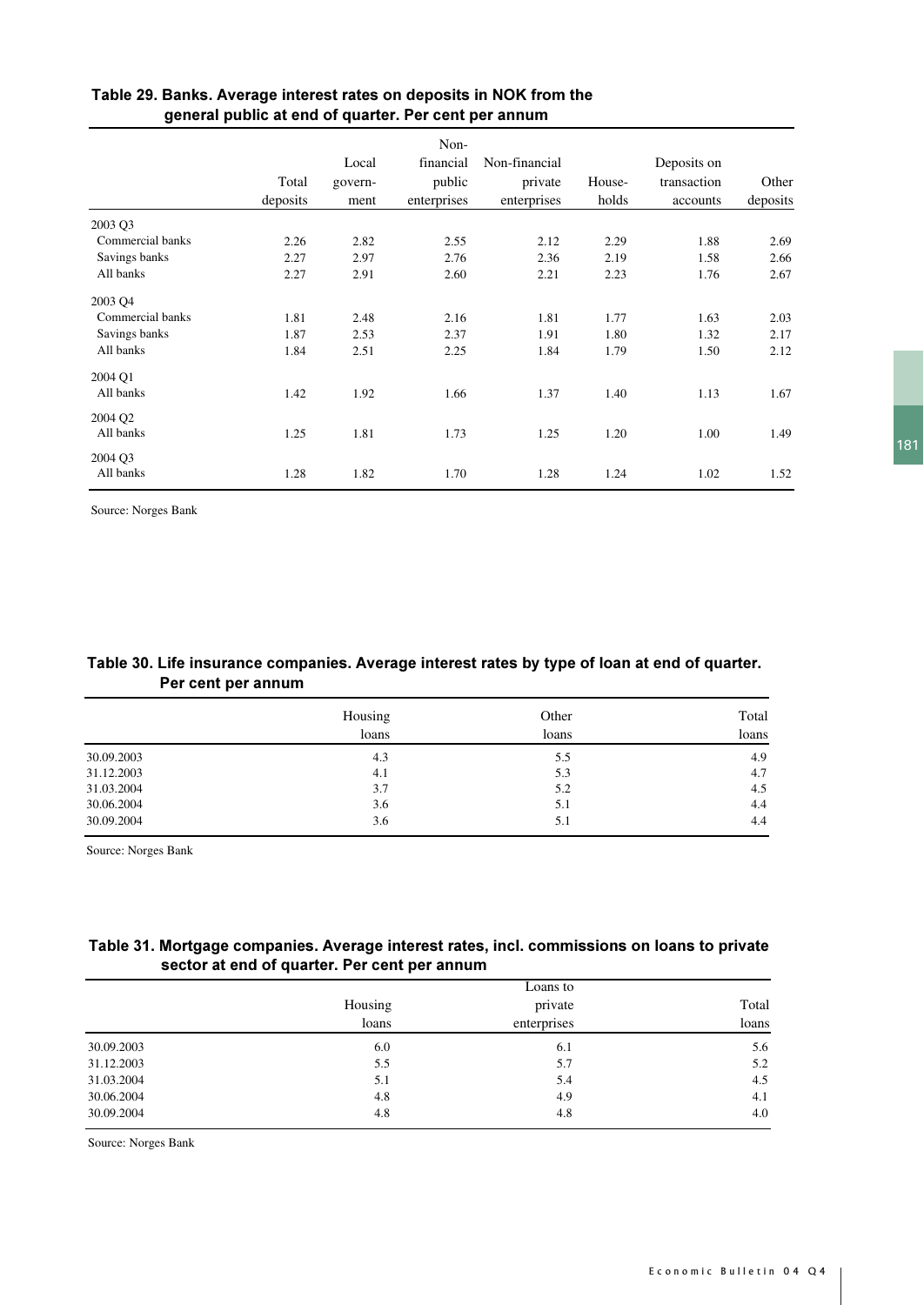# Profit/loss and capital adequacy data

# Table 32. Profit/loss and capital adequacy: banks $^{\rm 1)}$ . Percentage of average total assets

|                                          |      |      | Q <sub>3</sub> |      |
|------------------------------------------|------|------|----------------|------|
|                                          | 2002 | 2003 | 2003           | 2004 |
| Interest income                          | 7.5  | 5.8  | 6.2            | 4.2  |
| Interest expenses                        | 5.4  | 3.9  | 4.2            | 2.4  |
| Net interest income                      | 2.1  | 1.9  | 2.0            | 1.8  |
| Total other operating income             | 0.7  | 0.9  | 0.8            | 0.8  |
| Other operating expenses                 | 1.8  | 1.6  | 1.6            | 1.5  |
| Operating profit before losses           | 1.0  | 1.2  | 1.1            | 1.1  |
| Recorded losses on loans and guarantees  | 0.5  | 0.4  | 0.5            | 0.1  |
| Ordinary operating profit (before taxes) | 0.6  | 0.7  | 0.7            | 1.1  |
| Capital adequacy ratio <sup>2)</sup>     | 12.2 | 12.4 | 12.0           | 11.8 |
| Of which:                                |      |      |                |      |
| Core capital                             | 9.6  | 9.7  | 9.4            | 9.3  |

<sup>1)</sup> Parent banks (excl. foreign branches) and foreign-owned branches / subsidiary banks.

<sup>2)</sup> As a percentage of the basis of measurement for capital adequacy.

Source: Norges Bank

# Table 33. Profit/loss and capital adequacy: finance companies $^{\rm 1)}$ . Percentage of average total assets

|                                          |      |      | Q3   |      |
|------------------------------------------|------|------|------|------|
|                                          | 2002 | 2003 | 2003 | 2004 |
| Interest income                          | 9.7  | 8.5  | 8.7  | 6.3  |
| Interest expenses                        | 5.6  | 3.8  | 4.1  | 2.1  |
| Net interest income                      | 4.1  | 4.7  | 4.6  | 4.3  |
| Total other operating income             | 2.5  | 2.3  | 2.3  | 1.4  |
| Other operating expenses                 | 4.1  | 4.0  | 4.0  | 3.0  |
| Operating profit before losses           | 2.5  | 3.0  | 2.9  | 2.7  |
| Recorded losses on loans and guarantees  | 0.6  | 1.0  | 1.0  | 0.6  |
| Ordinary operating profit (before taxes) | 1.9  | 2.0  | 1.9  | 2.1  |
| Capital adequacy ratio <sup>2)</sup>     | 10.9 | 10.9 | 9.8  | 10.9 |
| Of which:                                |      |      |      |      |
| Core capital                             | 9.3  | 9.4  | 8.3  | 9.1  |

<sup>1)</sup> All Norwegian parent companies (excl. OBOS) and foreign-owned branches.

<sup>2)</sup> As a percentage of the basis of measurement for capital adequacy.

Source: Norges Bank

# Table 34. Profit/loss and capital adequacy: mortgage companies $^{\rm 1)}$ . Percentage of average total assets

|                                          |        |      | Q <sub>3</sub> |      |
|------------------------------------------|--------|------|----------------|------|
|                                          | 2002   | 2003 | 2003           | 2004 |
| Interest income                          | 5.3    | 4.4  | 4.6            | 3.3  |
| Interest expenses                        | 4.7    | 3.8  | 3.9            | 2.8  |
| Net interest income                      | 0.7    | 0.7  | 0.7            | 0.5  |
| Total other operating income             | $-0.0$ | 0.0  | 0.0            | 0.0  |
| Other operating expenses                 | 0.2    | 0.1  | 0.1            | 0.1  |
| Operating profit before losses           | 0.5    | 0.5  | 0.6            | 0.4  |
| Recorded losses on loans and guarantees  | 0.0    | 0.0  | 0.0            | 0.0  |
| Ordinary operating profit (before taxes) | 0.5    | 0.5  | 0.5            | 0.4  |
| Capital adequacy <sup>2)</sup>           | 12.7   | 12.2 | 12.5           | 12.3 |
| Of which:                                |        |      |                |      |
| Core capital                             | 10.4   | 9.6  | 10.0           | 9.4  |

<sup>1)</sup> All Norwegian parent companies.

 $^{2)}$  As a percentage of the basis of measurement for capital adequacy.

Source: Norges Bank

182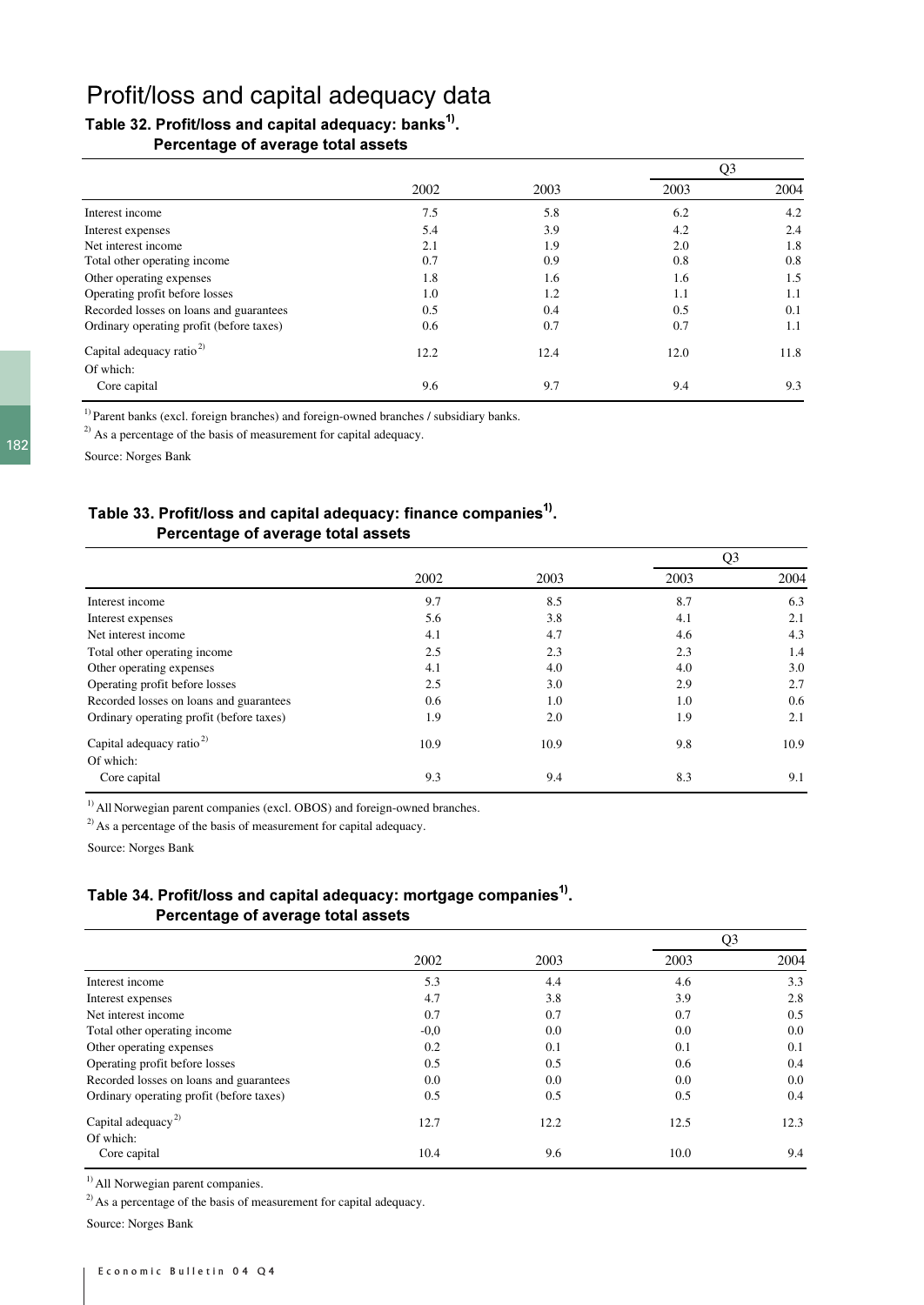# Exchange rates

|                  | Trade-<br>weighted    |              |            |            |            |            |            |  |
|------------------|-----------------------|--------------|------------|------------|------------|------------|------------|--|
|                  | krone                 | $\mathbf{1}$ | 100        | 1          | 100        | 100        | 1          |  |
|                  | exchange rate $^{1)}$ | <b>EUR</b>   | <b>DKK</b> | <b>GBP</b> | <b>JPY</b> | <b>SEK</b> | <b>USD</b> |  |
| <b>July 2003</b> | 102.57                | 8.2893       | 111.52     | 11.84      | 6.14       | 90.24      | 7.29       |  |
| August 2003      | 102.40                | 8.2558       | 111.08     | 11.81      | 6.24       | 89.37      | 7.41       |  |
| September 2003   | 102.15                | 8.1952       | 110.34     | 11.76      | 6.36       | 90.37      | 7.31       |  |
| October 2003     | 102.26                | 8.2278       | 110.74     | 11.80      | 6.42       | 91.32      | 7.04       |  |
| November 2003    | 101.95                | 8.1969       | 110.22     | 11.83      | 6.41       | 91.14      | 7.01       |  |
| December 2003    | 101.55                | 8.2414       | 110.74     | 11.74      | 6.22       | 91.34      | 6.71       |  |
| January 2004     | 105.45                | 8.5925       | 115.36     | 12.42      | 6.41       | 94.04      | 6.81       |  |
| February 2004    | 107.82                | 8.7752       | 117.77     | 12.96      | 6.51       | 95.63      | 6.94       |  |
| March 2004       | 105.34                | 8.5407       | 114.65     | 12.72      | 6.42       | 92.49      | 6.97       |  |
| April 2004       | 103.00                | 8.2938       | 111.42     | 12.46      | 6.43       | 90.47      | 6.92       |  |
| May 2004         | 101.55                | 8.2006       | 110.21     | 12.21      | 6.10       | 89.83      | 6.83       |  |
| June 2004        | 102.74                | 8.2856       | 111.45     | 12.47      | 6.24       | 90.62      | 6.83       |  |
| <b>July 2004</b> | 104.82                | 8.4751       | 113.98     | 12.73      | 6.32       | 92.16      | 6.91       |  |
| August 2004      | 103.06                | 8.3315       | 112.04     | 12.45      | 6.19       | 90.70      | 6.84       |  |
| September 2004   | 103.42                | 8.3604       | 112.40     | 12.27      | 6.22       | 91.96      | 6.84       |  |
| October 2004     | 101.52                | 8.2349       | 110.71     | 11.91      | 6.06       | 90.87      | 6.60       |  |
| November 2004    | 100.18                | 8.1412       | 109.55     | 11.65      | 5.98       | 90.48      | 6.27       |  |
|                  |                       |              |            |            |            |            |            |  |

# Table 35. The international value of the krone and exchange rates against selected currencies. Monthly average of representative market rates

 $^{1)}$ The nominal effective krone exchange rate is calculated on the basis of the NOK exchange rate against the currencies of Norway's 25 main trading partners, calculated as a chained index and trade-weighted using the OECD's weights. The weights, which are updated annually, are calculated on the basis of each country's competitive position in relation to Norwegian manufacturing. The index is set at 100 in 1990. A rising index value denotes a depreciating krone.

Further information can be found on Norges Bank's website (www.norges-bank.no).

Source: Norges Bank

### Table 36. Exchange cross rates. Monthly average of representative exchange rates

|                  | <b>GBP/USD</b> | EUR/GBP | <b>USD/EUR</b> | <b>EUR/JPY</b> | <b>JPY/USD</b> |
|------------------|----------------|---------|----------------|----------------|----------------|
| <b>July 2003</b> | 1.6235         | 0.7004  | 1.137          | 134.9582       | 118.69         |
| August 2003      | 1.5926         | 0.6991  | 1.113          | 132.2774       | 118.80         |
| September 2003   | 1.6093         | 0.6969  | 1.122          | 128.9269       | 114.95         |
| October 2003     | 1.6760         | 0.6976  | 1.169          | 128.1083       | 109.57         |
| November 2003    | 1.6888         | 0.6927  | 1.170          | 127.8064       | 109.25         |
| December 2003    | 1.7496         | 0.7022  | 1.228          | 132.4419       | 107.81         |
| January 2004     | 1.8223         | 0.6921  | 1.261          | 134.1105       | 106.34         |
| February 2004    | 1.8683         | 0.6768  | 1.265          | 134.7664       | 106.57         |
| March 2004       | 1.8268         | 0.6712  | 1.226          | 133.0724       | 108.53         |
| April 2004       | 1.7999         | 0.6655  | 1.198          | 129.0620       | 107.75         |
| May 2004         | 1.7872         | 0.6714  | 1.200          | 134.3959       | 112.00         |
| June 2004        | 1.8272         | 0.6642  | 1.214          | 132.8262       | 109.44         |
| <b>July 2004</b> | 1.8422         | 0.6657  | 1.226          | 134.0781       | 109.32         |
| August 2004      | 1.8188         | 0.6693  | 1.217          | 134.5203       | 110.50         |
| September 2004   | 1.7932         | 0.6813  | 1.222          | 134.4870       | 110.08         |
| October 2004     | 1.8059         | 0.6914  | 1.249          | 135.9705       | 108.89         |
| November 2004    | 1.8593         | 0.6986  | 1.299          | 136.0822       | 104.77         |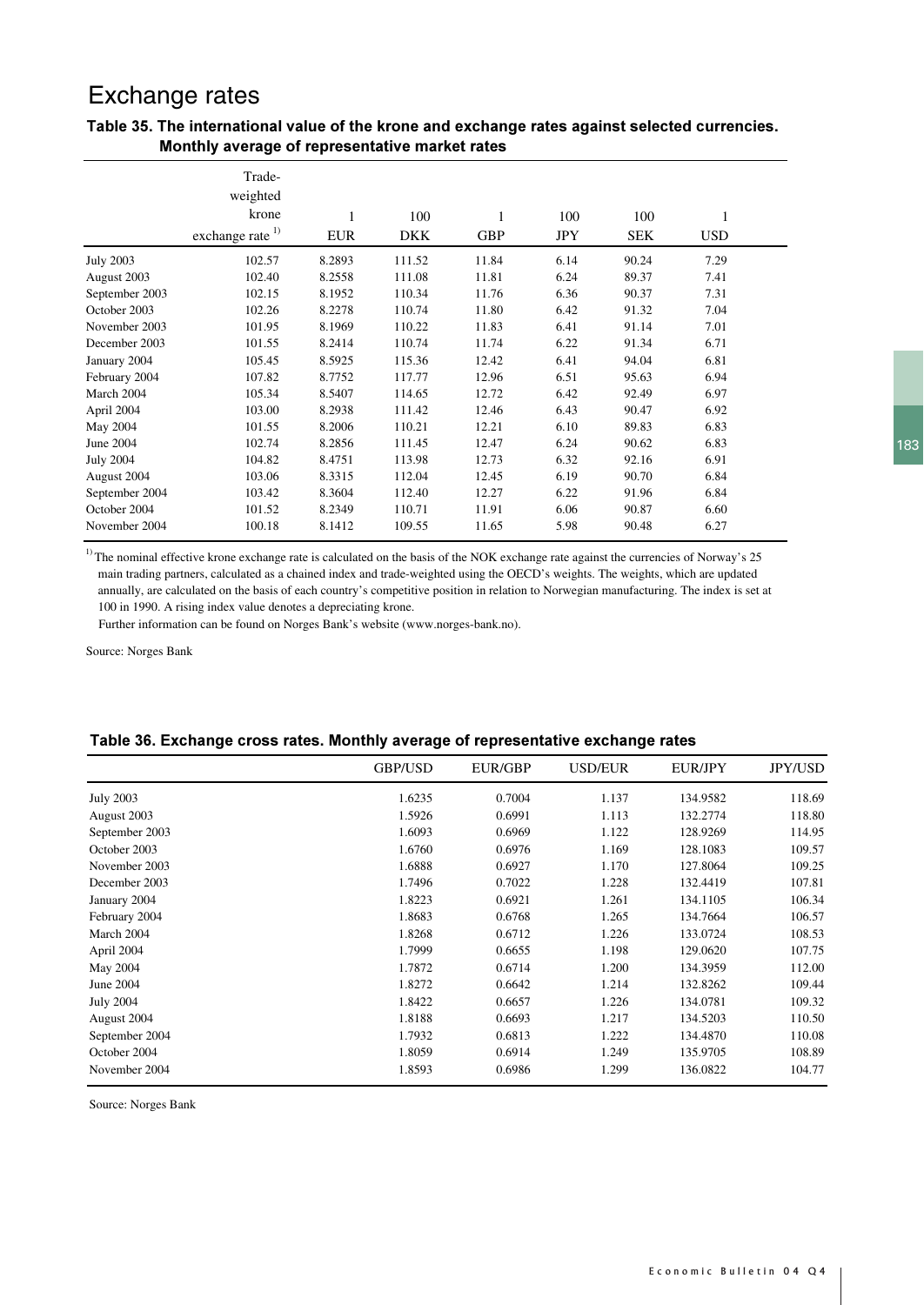# Balance of payments

### Table 37. Balance of payments. In millions of NOK

|                                          |           |          |          | January-September |
|------------------------------------------|-----------|----------|----------|-------------------|
|                                          | 2002      | 2003     | 2003     | 2004              |
| <b>Goods balance</b>                     | 186875    | 191 102  | 138 428  | 159 484           |
| <b>Service balance</b>                   | 22 8 36   | 21835    | 13 3 15  | 13 890            |
| Net interest and transfers               | $-13632$  | $-11729$ | $-6214$  | $-8891$           |
| <b>Current account balance</b>           | 196 079   | 201 208  | 145 529  | 164 483           |
| Distributed among:                       |           |          |          |                   |
| Petroleum activities                     | 256 128   | 277 318  | 200 937  | 230 959           |
| Shipping                                 | 19 29 8   | 18780    | 13 279   | 16 744            |
| Other                                    | $-79.347$ | $-94890$ | $-68687$ | $-83220$          |
| Net capital transfers                    | $-431$    | 4 7 2 4  | $-173$   | $-658$            |
| Net investment in financial assets       | 195 648   | 205 932  | 145 356  | 163 825           |
| Capital account \ Net capital outflow    | 195 648   | 205 932  | 145 356  | 163 825           |
| <b>Distributed among:</b>                |           |          |          |                   |
| Norwegian foreign investment             | 376 845   | 314 167  | 223 547  | 365 367           |
| Foreign investment in Norway             | 263 819   | 170 757  | 122.536  | 230 399           |
| Unallocated (incl. errors and omissions) | 82 622    | 62 5 22  | 44 3 45  | 28 857            |
| Distributed by purpose:                  |           |          |          |                   |
| Direct investment                        | 27 341    | 2 5 2 5  | 762      | 11 562            |
| Portfolio investment                     | 184 122   | 45 507   | 58 985   | 135 502           |
| Other investment in financial assets     | $-144209$ | 93 394   | 38 278   | $-51506$          |
| International reserves                   | 45 772    | 1984     | 2986     | 39 410            |
| Unallocated (incl. errors and omissions) | 82 622    | 62 5 22  | 44 3 45  | 28 857            |
| <b>Distributed by sector:</b>            |           |          |          |                   |
| Government administration <sup>1)</sup>  | 143 422   | 138 747  | 121 135  | 120 740           |
| Norges Bank                              | 30 460    | 13 28 9  | 6 107    | 21 893            |
| <b>Banks</b>                             | $-73450$  | $-26863$ | $-27321$ | $-39735$          |
| Insurance                                | 56 238    | 28 122   | 16 5 20  | 46 055            |
| Other financial enterprises              | $-28605$  | $-27673$ | $-23227$ | $-54827$          |
| Non-financial enterprises etc.           | $-15039$  | 17789    | 7796     | 40 855            |
| Unallocated (incl. errors and omissions) | 82 622    | 62 5 22  | 44 3 45  | 28 857            |

 $<sup>1)</sup>$  Including the Petroleum Fund</sup>

Sources: Statistics Norway and Norges Bank

#### Table 38. Norway's foreign assets and debt. In billions of NOK

|                                           |           | 31.12.2002 |          |           | 31.12.2003 |          |         | 30.09.2004 |          |
|-------------------------------------------|-----------|------------|----------|-----------|------------|----------|---------|------------|----------|
|                                           | Assets    | Debt       | Net      | Assets    | Debt       | Net      | Assets  | Debt       | Net      |
| Government administration <sup>1)</sup>   | 838.1     | 281.4      | 556.7    | 1 1 64.2  | 375.4      | 788.8    | 427.8   | 496.5      | 931.3    |
| Norges Bank                               | 226.7     | 64.4       | 162.3    | 254.9     | 62.5       | 192.4    | 289.7   | 76.3       | 213.4    |
| <b>Banks</b>                              | 125.8     | 371.8      | $-245.9$ | 193.2     | 475.2      | $-282.0$ | 176.6   | 500.3      | $-323.8$ |
| Insurance                                 | 171.5     | 25.5       | 146.0    | 220.6     | 26.4       | 194.2    | 9.8     | 5.4        | 4.5      |
| Other financial enterprises               | 110.6     | 176.3      | $-65.7$  | 116.5     | 218.0      | $-101.5$ | 112.7   | 210.6      | $-97.8$  |
| Non-financial enterprises etc.            |           |            |          |           |            |          |         |            |          |
| - Public enterprises                      | 120.3     | 112.1      | 8.1      | 162.2     | 125.7      | 36.5     | 216.8   | 140.2      | 76.6     |
| - Private enterprises                     | 352.7     | 406.7      | $-54.0$  | 340.0     | 413.2      | $-73.2$  | 330.9   | 407.6      | $-76.7$  |
| - Households and non-profit organisations | 63.9      | 11.4       | 52.5     | 74.2      | 11.6       | 62.7     | 81.4    | 11.6       | 69.8     |
| Unallocated (incl. errors and omissions)  | 0.0       | 0.0        | 0.0      | 66.5      | 0.0        | 66.5     | 95.4    | 0.0        | 95.4     |
| All sectors                               | 2 0 0 9.5 | 449.5      | 560.0    | 2 5 9 2.2 | 707.9      | 884.3    | 2 741.2 | 848.4      | 892.8    |

 $<sup>1)</sup>$  Including the Petroleum Fund</sup>

Norges Bank calculates the holdings figures on the basis of Statistics Norway's annual census of foreign assets and liabilities and sectoral statistics for financial enterprises. These are combined with the figures on changes in the form of transaction and valuation changes from the balance of payments.

Sources: Statistics Norway and Norges Bank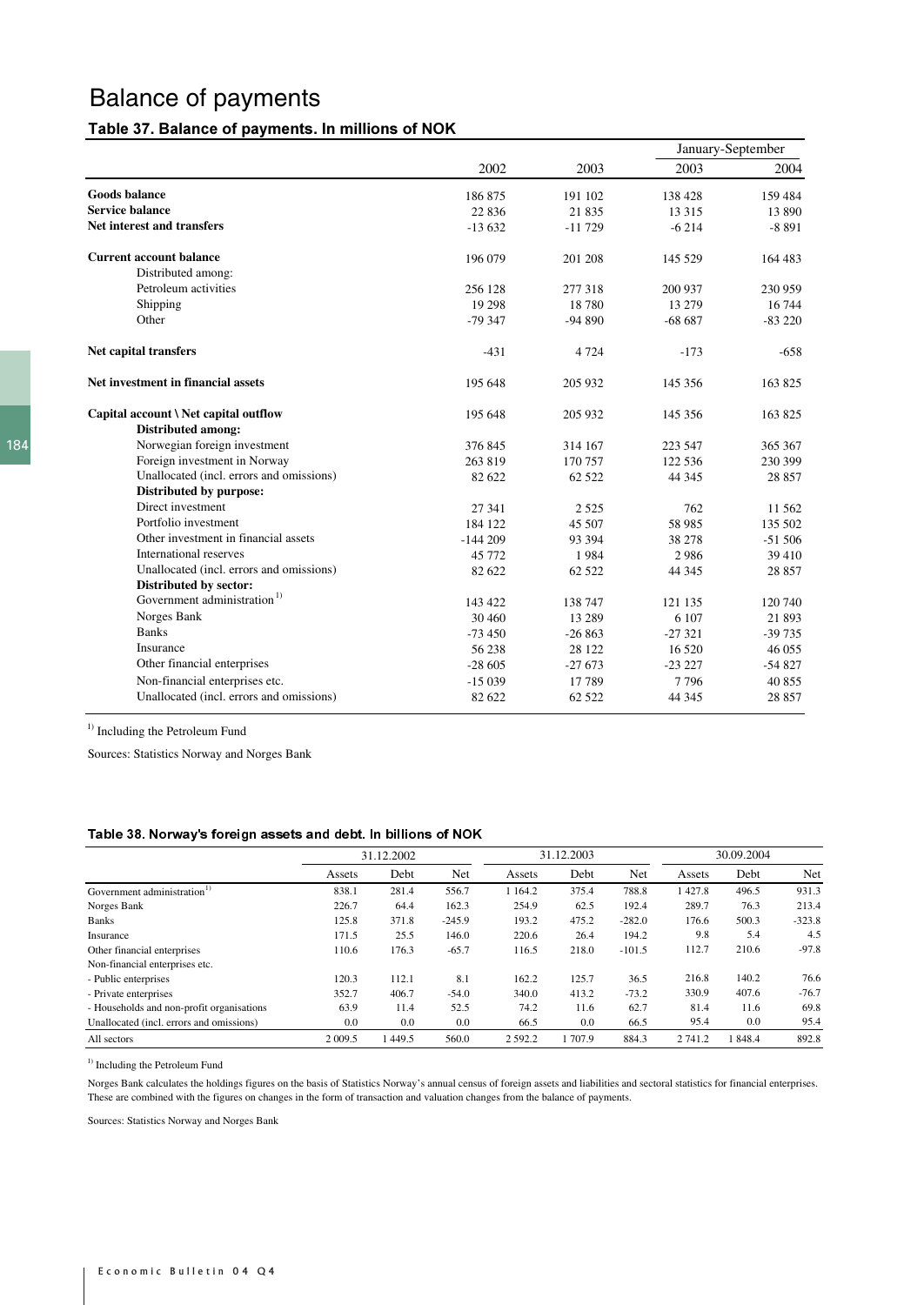# International capital markets

# Table 39. Changes in banks' international assets.<sup>1)</sup> In billions of USD

|                                        |                |                |                |                | O <sub>2</sub> | Outstanding           |
|----------------------------------------|----------------|----------------|----------------|----------------|----------------|-----------------------|
|                                        | 2001           | 2002           | 2003           | 2003           | 2004           | At 30.06.04           |
| Total<br>Of which vis-à-vis:           | 859.4          | 740.1          | 1 0 7 6.4      | 493.8          | 239.8          | 17 341.4              |
| Non-banks<br>Banks (and undistributed) | 442.1<br>417.3 | 315.2<br>425.0 | 545.4<br>531.0 | 185.9<br>307.9 | 39.8<br>200.0  | 6 0 9 3.6<br>11 247.8 |
|                                        |                |                |                |                |                |                       |

1) International assets (external positions) comprise

– cross-border claims in all currencies

– foreign currency loans to residents

– equivalent assets, excluding lending

Source: Bank for International Settlements

## Table 40. Banks' international claims by currency. Percentage of total international assets

|                             |           | December  |          |           | Q <sub>2</sub> |
|-----------------------------|-----------|-----------|----------|-----------|----------------|
|                             | 2001      | 2002      | 2003     | 2003      | 2004           |
| US dollar (USD)             | 45.2      | 41.9      | 39.4     | 41.1      | 39.9           |
| Deutsche mark (DEM)         | $\cdot$ . | $\ddotsc$ |          | $\cdot$ . | $\cdot$ .      |
| Swiss franc (CHF)           | 2.1       | 2.0       | 1.8      | 1.9       | 1.7            |
| Japanese yen (JPY)          | 6.2       | 5.6       | 4.9      | 4.7       | 4.7            |
| Pound sterling (GBP)        | 5.4       | 5.3       | 5.5      | 5.1       | 6.1            |
| French franc (FRF)          |           | $\ddotsc$ |          |           | $\cdot$ .      |
| Italian lira (ITL)          |           |           |          |           | $\cdot\cdot$   |
| ECU/EURO <sup>1</sup>       | 28.9      | 33.6      | 37.6     | 35.7      | 36.8           |
| Undistributed <sup>2)</sup> | 12.2      | 11.6      | 10.8     | 11.5      | 10.8           |
| Total in billions of USD    | 11 625.6  | 13 370.5  | 15 980.0 | 14 853.3  | 17 341.4       |

<sup>1)</sup> From January 1999.

<sup>2)</sup> Including other currencies not shown in the table, and assets in banks in countries other than

the home countries of the seven currencies specified.

Source: Bank for International Settlements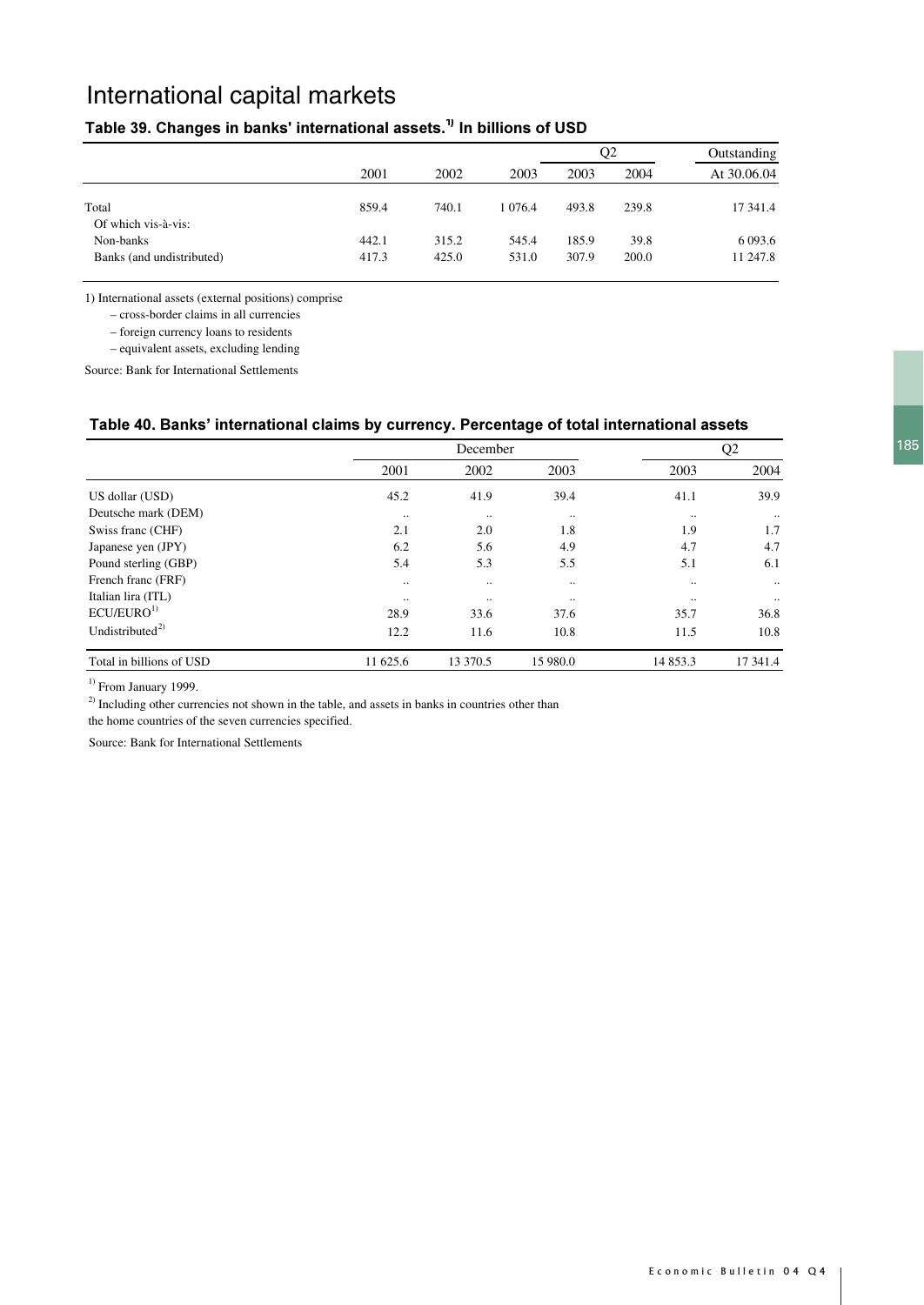# Foreign currency trading

# Table 41. Foreign exchange banks. Foreign exchange purchased/sold forward with settlement in NOK. $^{1)}$  In billions of NOK at end of month

|                  |                         |                                          | Purchased net from:         |                   |       | Purchased gross from:       |                   | Sold gross to:              |                   |
|------------------|-------------------------|------------------------------------------|-----------------------------|-------------------|-------|-----------------------------|-------------------|-----------------------------|-------------------|
|                  | Central<br>$gov't^{2)}$ | Other<br>financial<br>inst. <sup>3</sup> | Non-<br>financial<br>sector | Foreign<br>sector | Total | Non-<br>financial<br>sector | Foreign<br>sector | Non-<br>financial<br>sector | Foreign<br>sector |
| October 2003     | 0.1                     | $-10.8$                                  | 31.6                        | 17.4              | 38.3  | 63.7                        | 570.4             | 32.1                        | 553.0             |
| November 2003    | 0.1                     | $-26.6$                                  | 30.7                        | 118.4             | 122.6 | 63.3                        | 547.4             | 32.6                        | 429.0             |
| December 2003    | 0.1                     | $-19.2$                                  | 42.9                        | 118.2             | 142.0 | 74.5                        | 514.1             | 31.6                        | 395.9             |
| January 2004     | 0.0                     | $-9.9$                                   | 52.4                        | 103.7             | 146.2 | 83.2                        | 485.1             | 30.8                        | 381.4             |
| February 2004    | 0.0                     | $-1.8$                                   | 52.3                        | 81.3              | 131.8 | 92.2                        | 440.9             | 39.9                        | 359.6             |
| March 2004       | 0.0                     | 10.8                                     | 47.1                        | 133.4             | 191.3 | 87.9                        | 475.5             | 40.8                        | 342.1             |
| April 2004       | 0.0                     | 26.4                                     | 39.0                        | 124.1             | 189.5 | 78.0                        | 455.8             | 39.0                        | 331.7             |
| May 2004         | 0.0                     | 20.3                                     | 39.3                        | 130.7             | 190.3 | 78.6                        | 452.1             | 39.3                        | 321.4             |
| June 2004        | 0.0                     | 18.8                                     | 48.0                        | 134.5             | 201.3 | 81.9                        | 428.1             | 33.9                        | 293.6             |
| <b>July 2004</b> | 0.0                     | 15.6                                     | 49.8                        | 116.2             | 181.6 | 81.6                        | 359.5             | 31.8                        | 243.3             |
| August 2004      | $-0.2$                  | 11.0                                     | 45.4                        | 118.1             | 174.3 | 77.0                        | 360.1             | 31.6                        | 242.0             |
| September 2004   | $-0.4$                  | 15.2                                     | 42.9                        | 131.7             | 189.4 | 74.5                        | 388.2             | 31.6                        | 256.5             |
| October 2004     | $-0.3$                  | 25.0                                     | 32.9                        | 123.5             | 181.1 | 68.4                        | 329.7             | 35.5                        | 206.2             |

<sup>1)</sup> Excl. exchange rate adjustments.

<sup>2)</sup> Central government administration, social security administration and Norges Bank.

<sup>3)</sup> Incl. possible discrepancies between forward assets and forward liabilities within the category of foreign exchange banks.

Source: Statements from commercial and savings banks (registered foreign exchange banks) to Norges Bank

### Table 42. Foreign exchange banks. Overall foreign currency position. In millions of NOK

|                           | 30.09.2003 | 31.12.2003 | 31.03.2004 | 30.06.2004 | 30.09.2004 |
|---------------------------|------------|------------|------------|------------|------------|
| Foreign assets, spot      | 223 877    | 249 446    | 243 887    | 265 607    | 236 109    |
| Foreign liabilities, spot | 392 606    | 418 306    | 460 346    | 458 072    | 434 817    |
| 1. Spot balance, net      | $-168729$  | $-168860$  | $-216459$  | $-192465$  | $-198708$  |
| 2. Forward balance, net   | 189 974    | 124 179    | 201 952    | 193 924    | 196 350    |